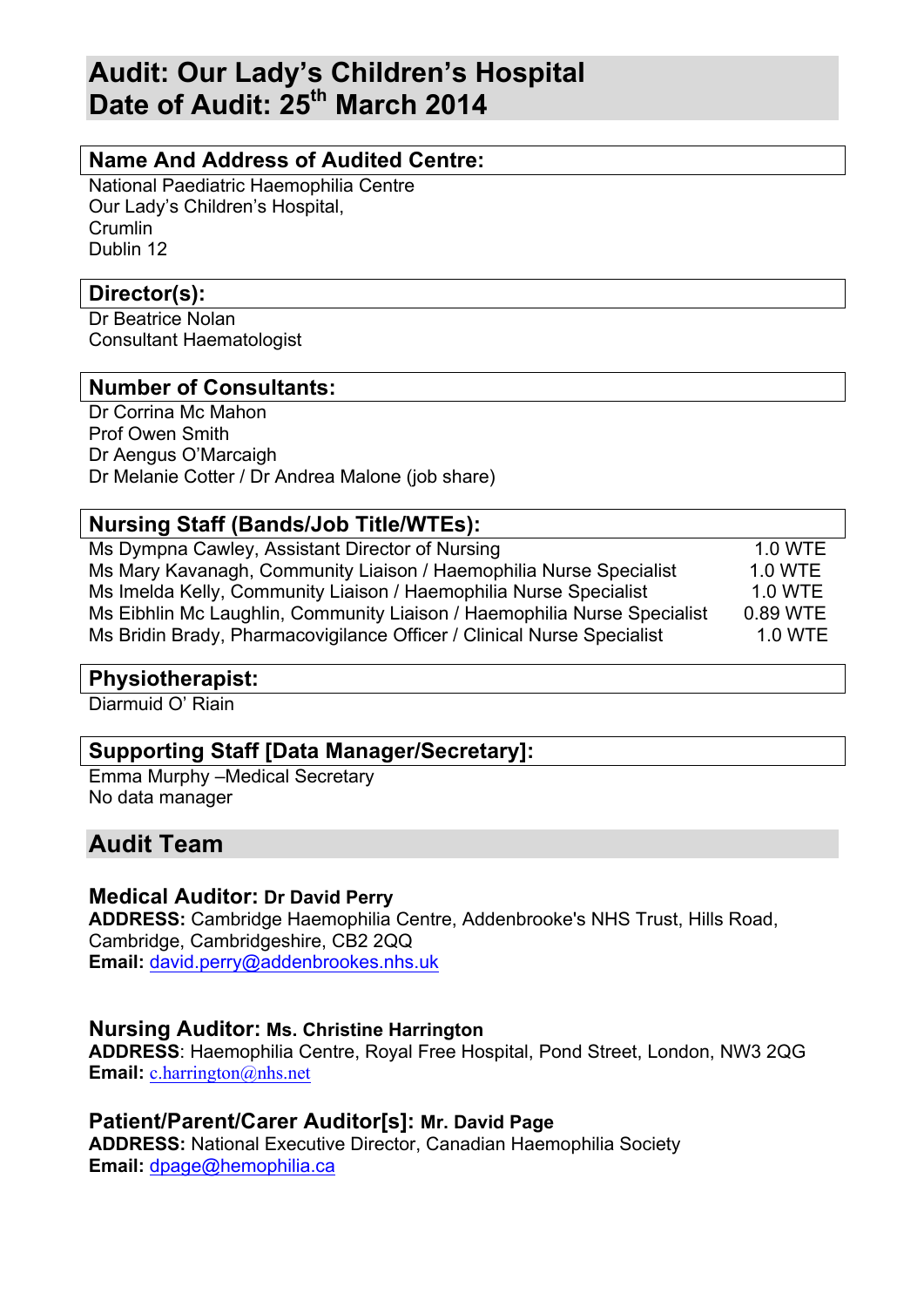**Date of Audit Visit: 25/013/14**

**Date of Submission of Draft Audit Report To Centre: 13th June 2014**

**Date of Submission of Finalised Report: 1st August 2014**

# **Audit Standards**

**A series of standards are provided and against which the Centre should be audited. Free text boxes are available at the end of each section for comments.**

**The audit document is divided into 5 sections:**

- **1. Medical/Nursing/Patient-Parent**
- **2. Medical/Nursing Section**
- **3. Patient-Parent Section**
- **4. Genetics Section**
- **5. Summary**

**The sections should be combined at the end of the audit to generate the final audit document**

**Satisfactory: Meets minimal acceptable standards Unsatisfactory: Falls below minimal acceptable standards**

**Areas which the auditors consider to be outstanding can be highlighted in the free text boxes. Areas of Best Practice can be summarised at the end of the audit document.**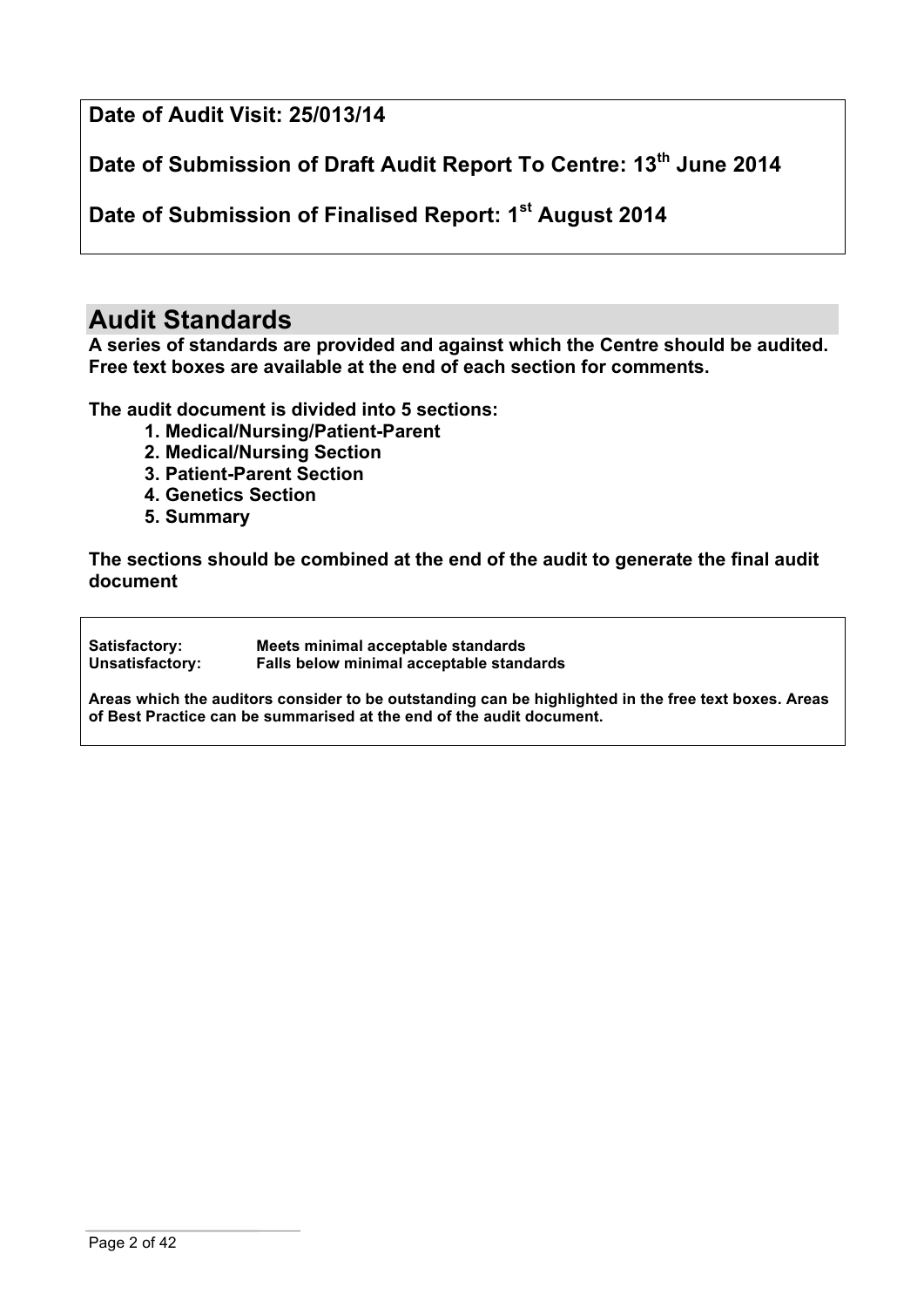# **Part 1: Medical-Nursing/Patient-Parent Audit Component**

## **1.1 The Haemophilia Centre**

**The audit team should note the location, layout, adjacencies etc. of the Centre and a full description of the Centre should be included in the audit report. This information may be provided in advance of the audit by the Centre.**

Our Lady's Children's Hospital Crumlin (OLCHC) is an acute paediatric teaching hospital with 227 beds, employing over 1,614 staff. It is Ireland's largest paediatric hospital and is responsible for the provision of the majority of tertiary care service for children including cardiology and cardiac surgery, haemophilia and allied bleeding disorders, haemoglobinopathy, malignant haematology /oncology, stem cell transplantation, burns, medical genetics and medical research for childhood illnesses. The only two children's intensive care units in the country are housed at OLCHC and Children's University Hospital, Temple Street, Dublin.

OLCHC is involved in the teaching of all disciplines of healthcare staff. Undergraduate medical students from University College Dublin, The Royal College of Surgeons in Ireland and Trinity College Dublin receive their training in paediatric medicine at OLCHC.

The hub of the Centre of Children's Nurse Education is located in OLCHC with satellites in Children's University Hospital, Temple Street, Dublin and the National Children's Hospital, Tallaght, Dublin. The Centre of Children's Nurse Education provides continuing education for children's nurses and appropriate staff in the three children's hospitals, the Dublin catchment area and specialist programmes related to children's nursing nationally.

OLCHC is committed to providing family-centred health care in a compassionate and supportive environment, where each child receives the highest standards of health care (OLCHC, Mission Statement).

#### **Philosophy of nursing care in OLCHC**

OLCHC is proud to embrace the concept of family-centred care and is holistic and supportive of the role that parents, guardians and families play while their child is in our care. As innovators in the care and management of child health, we, as an organisation, strive continuously to improve the health of children through the integration of care, education and research while:

Providing a child-focussed service with a commitment to children, which respects the uniqueness, individuality and dignity of each child and their family.

Providing excellent standards in the provision of specialist nursing care to children and their families

Sharing the knowledge and expertise gained in the management of these children and their families.

Continuing to champion and advocate for children and their families

Embedding the family centred care ethos into core values and care planning processes within the organisation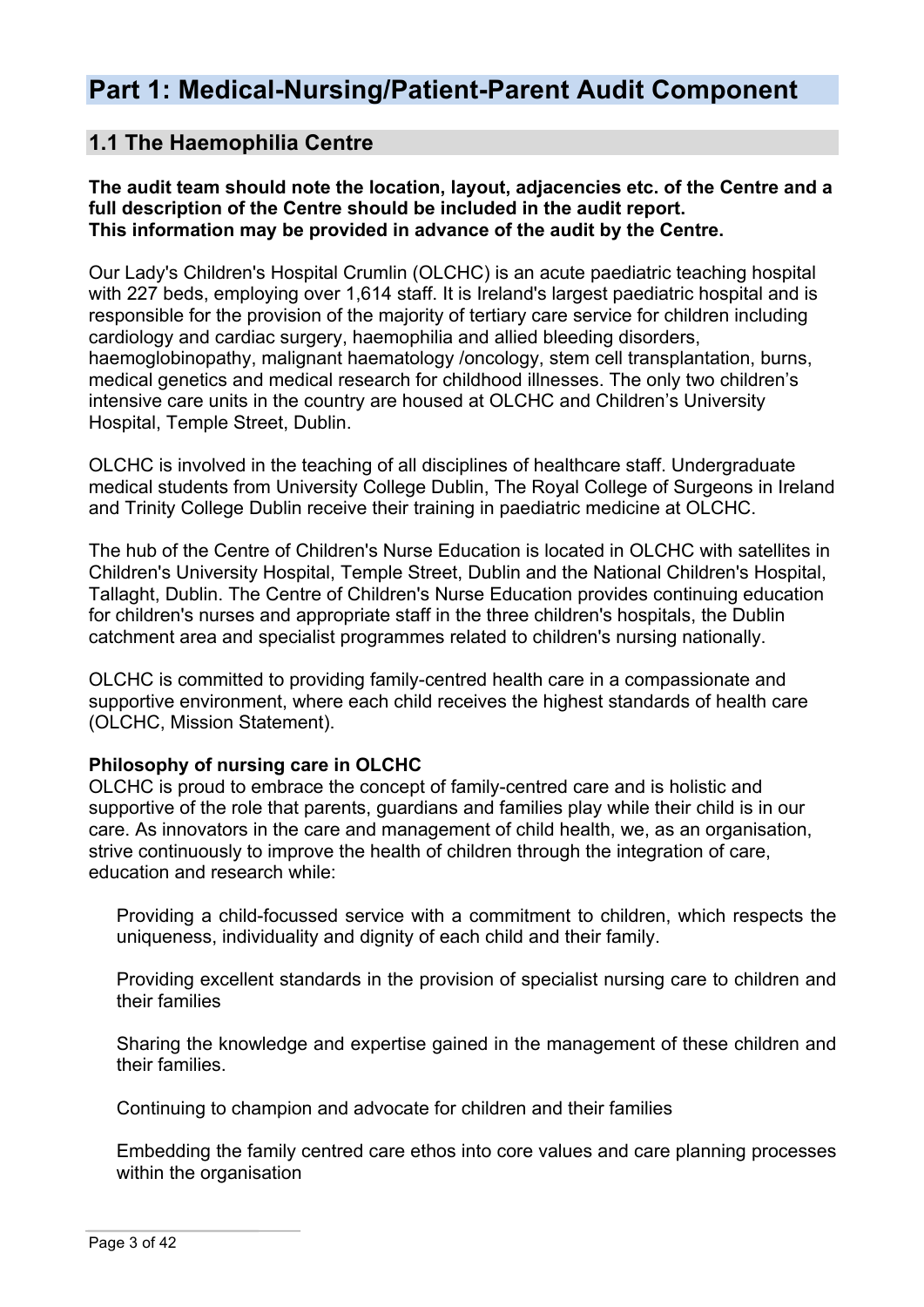The National Paediatric Haemophilia Service has been based at OLCHC since 2004. All elective and emergency surgery for all children with inherited bleeding disorders in Ireland is performed at OLCHC. Clintech, an electronic patient record for patients with bleeding disorders, is available in all clinical areas where children with bleeding disorders are treated, including the Emergency Department.

The service is managed in four areas:

- Haematology/oncology day unit: Elective and emergency day admissions 13 beds.
- Emergency department: Out-of-hours emergency review and admissions
- St. Michaels & Nazareth ward: In-patient admissions

Neonates and infants are admitted to Nazareth ward

Older children are admitted to St Michael's ward

- HOOPS clinic: Outpatient clinics Haemophilia multidisciplinary clinic Haemostasis and Thrombosis clinic Transition clinic Nurse led clinic Prophylaxis clinic Vaccine clinic
- $\triangleright$  The Haemophilia Clinical Programme Quality Manual was available for review on the day of the audit.
- $\triangleright$  The centre has recently submitted an application to EUHANET for European Haemophilia Comprehensive Care Centre certification.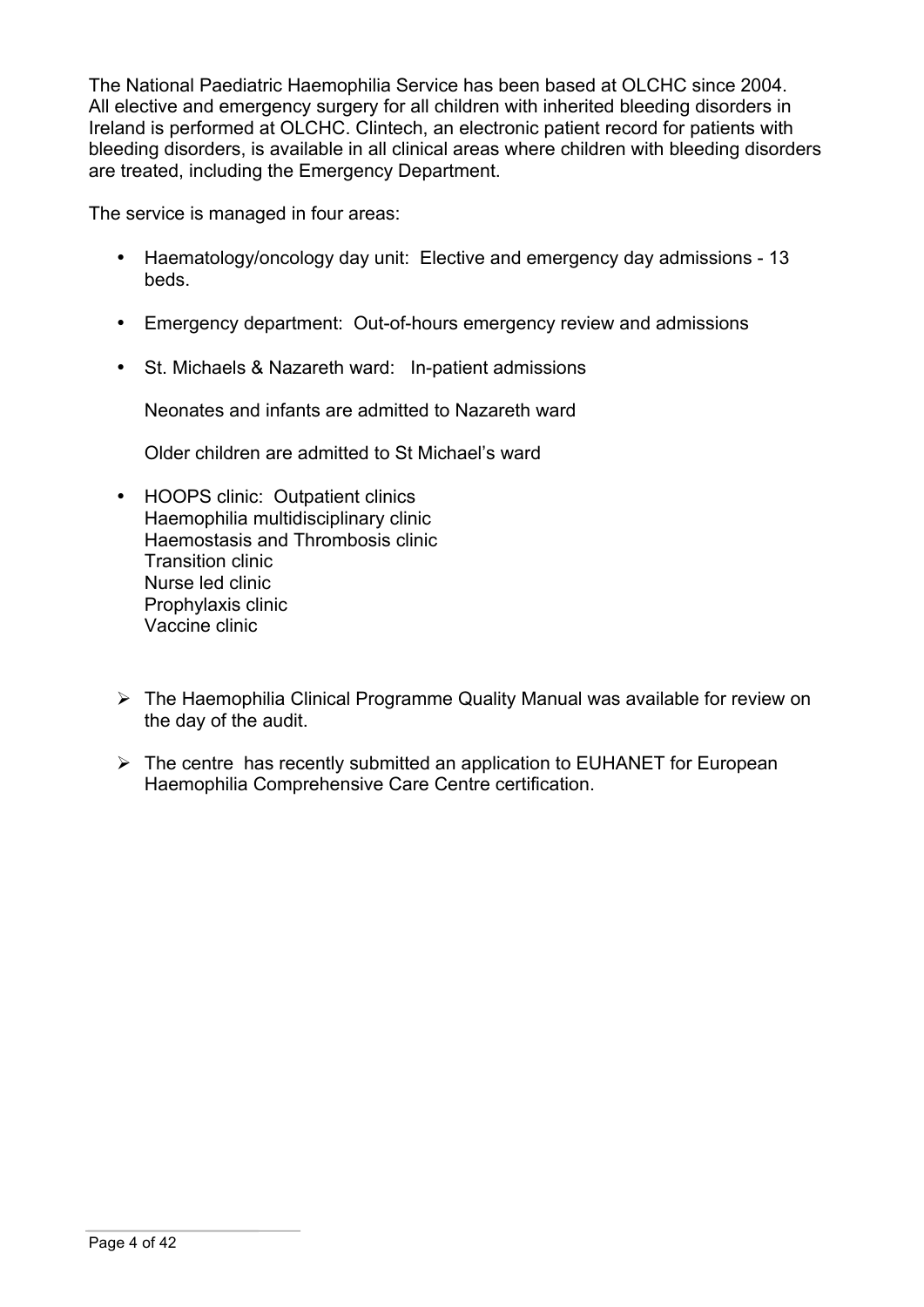# **1.2 Coagulation Factor Stock Control, Storage & Issue**

**Audit Standard:** CCCs should have in place adequate procedures for factor concentrate ordering, storage, stock control, recording of issue to patients and their use by patients.

## **1. Procedures for the ordering of factor concentrate**

Coagulation factor concentrates (CFCs) are ordered by the Blood Transfusion Laboratory from Temperature Controlled Pharmaceuticals (TCP) (SOP:LP-BTS-BldOrderSel). A completed Blood Transfusion Request Form specifying name and dose of CFC required is sent to the Blood Transfusion Laboratory. The Laboratory Information System contains the transfusion records of all patients attending OLCHC. The record of each child with a bleeding disorder contains the details of CFC assigned for treatment.

A list of patients with inhibitors and their current treatment is produced monthly by the Coagulation Laboratory and a copy given to the Blood Transfusion Laboratory. This list is checked against the individual patient's flags and if necessary changes are made (LP-BTSFactorDef). Refer to Guidelines for the Administration of Coagulation Factor Concentrates, CP-H&TCFCGuide.02

Satisfactory **Unsatisfactory** 

## **2. Facilities for the storage of concentrate**

Stocks of CFC are stored in Stock Fridge in the Blood Transfusion Laboratory at 2-6°C (SOP: LP-BTS-StkEntry). Issued CFCs are stored in 3 designated "issue" fridges: 1) in the Blood Transfusion Laboratory, 2) in the theatre area 3) Haematology/Oncology Day unit. These fridges are fitted with a continuous temperature monitoring system (SOP:LP-BTSRees). All fridges are temperature mapped and have a preventative maintenance schedule with 2 PMs annually (SOP: LP-BTS-Frifre)). Refer to Guidelines for the Administration of Coagulation Factor Concentrates, CP-H&TCFCGuide.02

Satisfactory **Unsatisfactory** 

## **3. Procedures for stock control**

CFC stock is managed by the Blood Transfusion Laboratory (SOP LP-BTS-ManStock). Minimum stock levels are set at which stock is replenished. All stock is recorded on the laboratory information system. If a patient is scheduled to receive CFCs over a number of days, the Pharmacovigilance Officer for CFCs (PO) informs Blood Transfusion Laboratory staff and a written request is sent to the laboratory in advance thus allowing the laboratory maintain minimum stock levels, and still meet the patients' requirements.

Satisfactory **Unsatisfactory**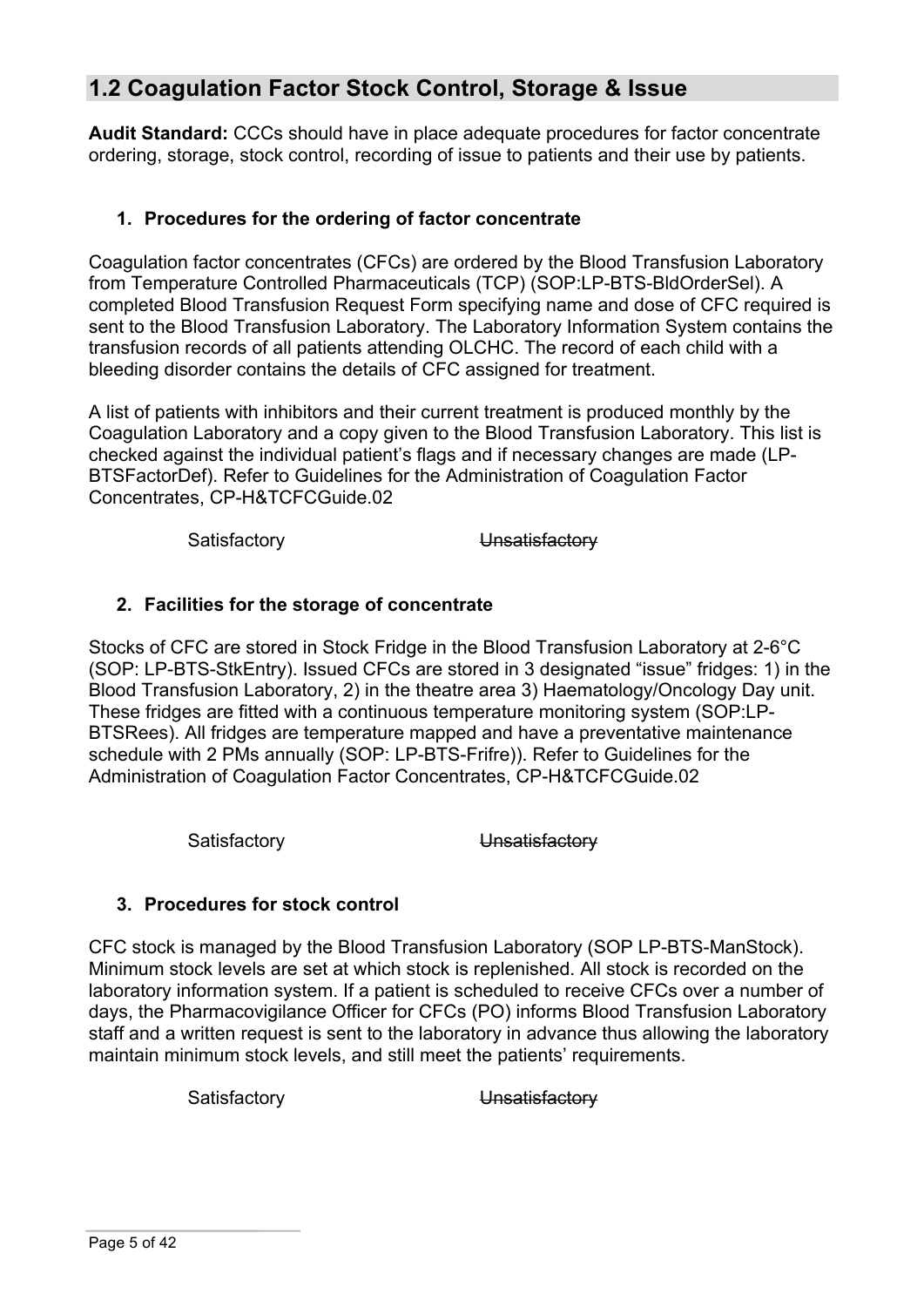## **4. Procedures for recording of concentrate issues to patients**

All CFCs are issued from the Blood Transfusion Laboratory on a named patient basis. When the CFC is issued to a patient the laboratory system allocates an ID number for each vial issued, which is recorded manually and electronically on the patient record. Each vial of issued CFC is labelled for that patient. The label contains a portion with the CFC details for the prescription sheet and a 'traceability' tag. This tag is removed and signed when the patient receives the CFC and is returned to the Blood Transfusion Laboratory as proof of infusion. The patient's laboratory records are updated from this tag. If a tag is not returned to the laboratory the PO traces that product to the patient's chart to confirm its fate. Refer to Guidelines for the Administration of Coagulation Factor Concentrates and Managing Adverse Coagulation Factor Concentrate (CFC) Events and Near Misses.

The PO carries out a random vertical audit of CFCs administered throughout the year, from the sign out procedure through to administration, identifying types of incidents by root cause analysis and implementing corrective action to prevent recurrence.

Satisfactory **Unsatisfactory** 

#### **5. If home delivery service in place, adequate recording of concentrate issuing by company**

All concentrates issued by Temperature Controlled Pharmaceuticals (TCP), the home treatment delivery company, are electronically tracked, traced and recorded using bar code technology.

### Satisfactory **Unsatisfactory**

## **6. Procedures for recording concentrate usage by patients on home treatment (e.g. Haemtrack, paper records] and documented evidence that this is being undertaken**

Parents record CFC usage and batch numbers either manually or electronically. The paper record is sent to the data manager at NCHCD, St James's Hospital who records CFC usage on the Clintech system.

There are 24 patients electronically recording CFC home treatment. 16 are using the Home Scan Application (App) and the remainder are using the HTC Hand Held Device. Both prophylaxis and on-demand treatments are electronically recorded .Each time a patient selects the on-demand treatment option, they receive an alert notice on the phone advising them to contact their Treatment Centre. We also receive an alert email indicating the bleed site. Upon reading the e-mail the CNS in Haemophilia or the PO will contact the parent if the parent has not already contacted the hospital about the bleed episode.

The Home Scan Website is audited on a monthly basis by the PO to determine compliance in scanning Home Treatment. At each clinic visit the PO meets with patients/parents using the Home Scan App or HTC Hand Held Device to determine whether they have any issues. In addition the Home Scan Website can generate a report listing CFCs administered for prophylaxis and bleeding episodes. We can determine if the prescribed prophylaxis and correct doses for treatment of bleeds has been administered.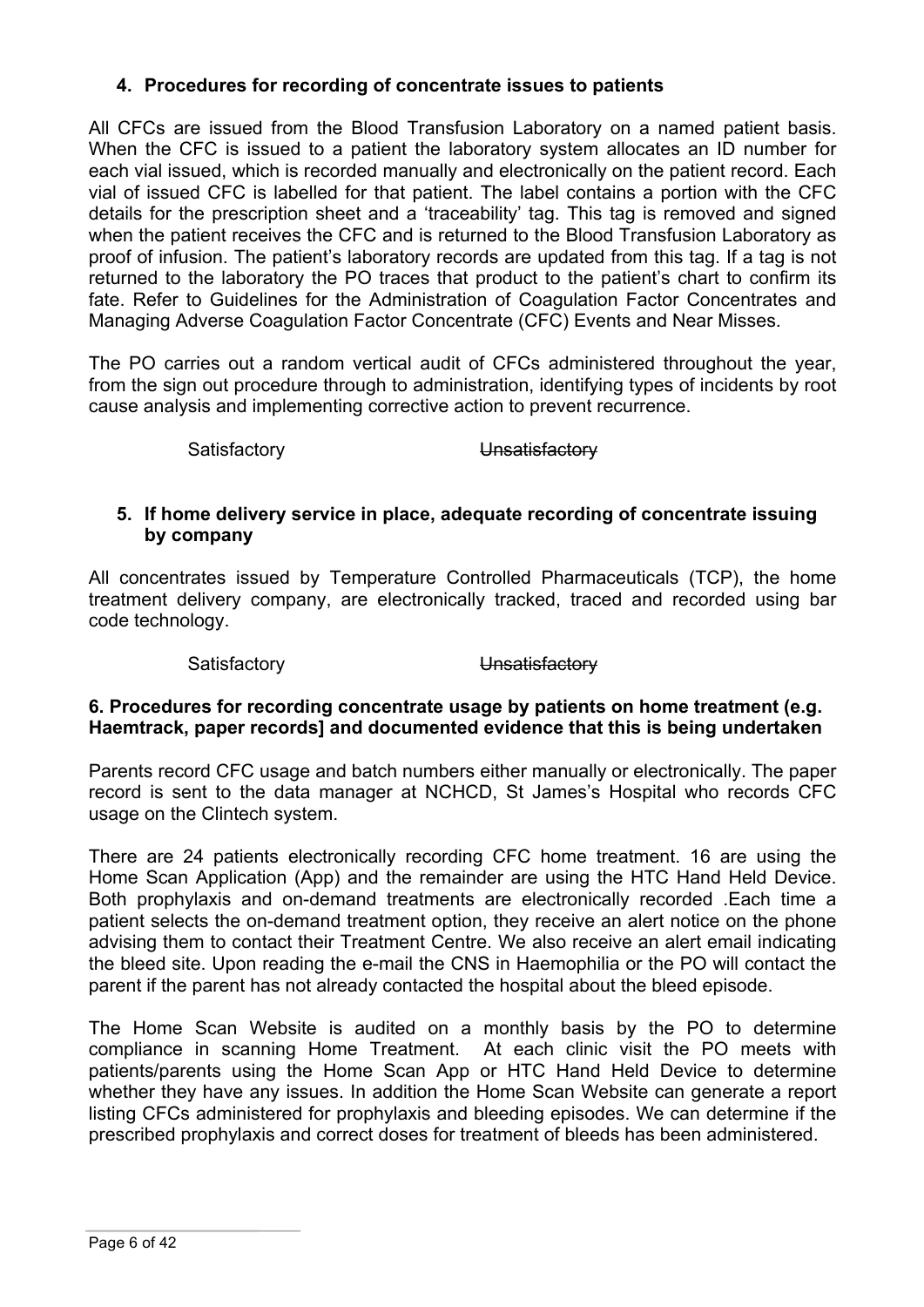Advantages of electronic recording:

- It provides safety checks on the product: correct product, expiry date & recall list
- It's a user friendly system
- Provides accurate and real-time data to the clinicians
- Built in alerts for high risk bleeds
- Cost saving, as it allows us to compare despatches versus usage and by having real-time data, we can intervene where there are breakthrough bleed issues.

Disadvantages - these are mainly technical issues associated with the HTC hand held devices and include:

- Scanning problems
- Failure of application to sync with database.

### **"Medication recording in the home to improve patient safety …there's an App for that"**

This project was a collaborative process between the National Centre for Hereditary Coagulation Disorders, St James's Hospital, Cork Comprehensive Coagulation Centre and OLCHC. It is presently being implemented in OLCHC by Bridin Brady. (PO) The project received a Commendation in the Information Technology Category of the Irish Healthcare Awards 2013.

#### **Comments:**

No major problems were identified.

There is a clear mechanism in place for the ordering of clotting factor concentrate and each batch can be tracked to a specific patient. There is a mechanism in place [paper and electronic] for the recording of treatments and bleeds.

There was some concern about the necessity for double bar-coding concentrate vials but this has been and was vigorously defended.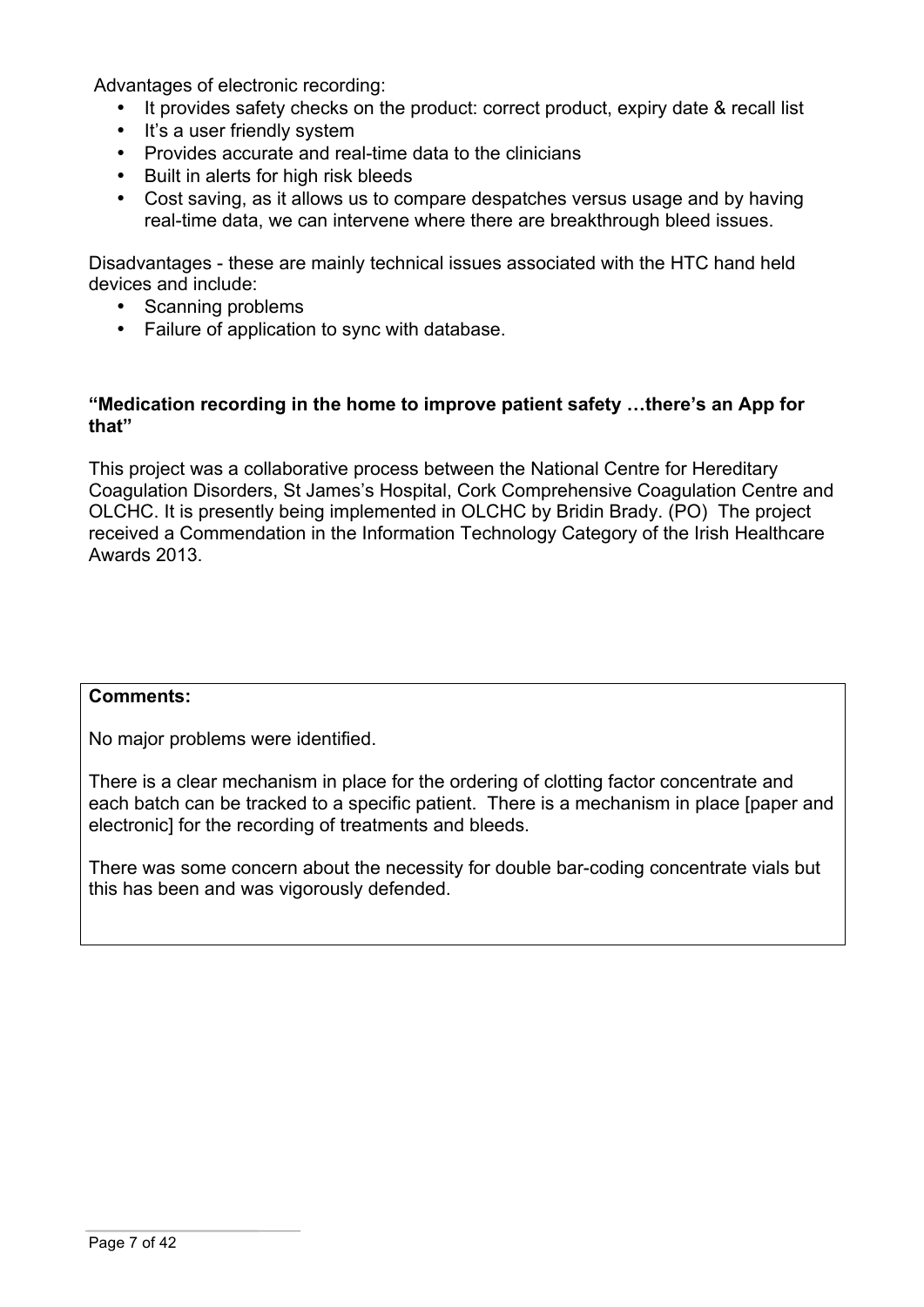# **1.3 Treatment**

**Audit Standard:** Patients who are actively bleeding receive prompt and effective treatment according to established protocols throughout the 24-hour period. Appropriate arrangements are in place for routine patient review and liaison with local haemophilia centres for shared-care patients. Adequate mechanisms and protocols are in place for home treatment, prophylactic administration of concentrate and management of inhibitor patients where appropriate. General and genetic counselling is readily available for patients and their families.

### 1. **There is an appropriate treatment area that provides privacy and comfort**

Satisfactory [see comments] Unsatisfactory

#### **2. Universal cross-infection precautions are in place**

Satisfactory **Unsatisfactory** 

#### 3. **There is effective recording of patients' vCJD at risk status and appropriate health care measures are in place for 'at risk' patients.**

There are currently no patients in OLCHC on the "at risk register" for vCJD

Satisfactory **Unsatisfactory** 

#### **4. There is evidence of regular review of patients**

Satisfactory **Unsatisfactory** 

#### **5. There is in place a formalised pathway protocol for out-of-hours patient review and care**

Accessing Inpatient Services CP-H&T-AIS.02 describes the pathway for out of hours care.

Satisfactory **Unsatisfactory** 

#### **6. Consultant haemophilia medical staff is available 24 hours a day for treatment advice.**

A haematology registrar and haematology consultant are on-call at all times.

Satisfactory **Unsatisfactory** 

#### 7**. There is evidence of effective community liaison between the unit and the patient in their home and with primary care providers**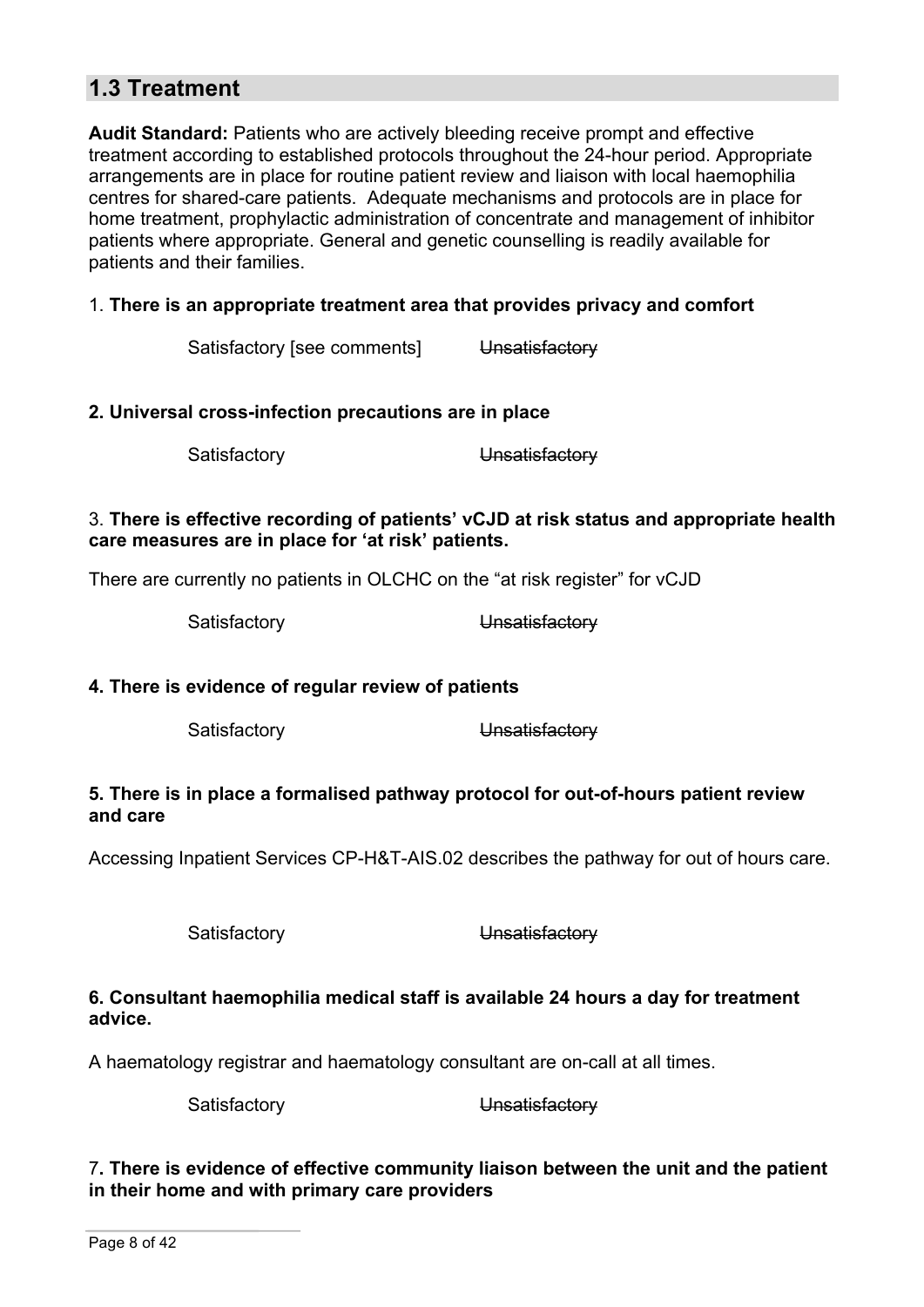Haemophilia Outreach Nursing Service CP-H&T-HONS.01 outlines community liaison Procedure for taking and recording phone calls within the Haemophilia Service CP-H&T-PHONE.01

Satisfactory **Unsatisfactory** 

#### 8**. There is evidence of treatment in the community by nursing staff [This may be not available in some/many centres]**

Haemophilia Outreach Nursing Service CP-H&T-HONS.01 outlines community liaison

Satisfactory **Unsatisfactory** 

It is difficult to see that the community outreach service can be sustained unless there is a consistent establishment of at least 3 WTE haemophilia nurses.

9. Written protocols/guidelines/procedures are available for the following:

|                                                                     | <b>Satisfactory</b> | <b>Unsatisfactory</b> | N/A       |
|---------------------------------------------------------------------|---------------------|-----------------------|-----------|
| 1. Management of bleeding episodes                                  | Yes                 |                       |           |
| 2. Commencement of home<br>treatment/Venous access training         | Yes                 |                       |           |
| 3. Commencement of prophylaxis in<br>children                       | Yes                 |                       |           |
| 4. Management of inhibitor patients<br>(including immune tolerance) | Yes                 |                       |           |
| 5. Treatment in the Emergency Department                            | Yes                 |                       |           |
| 6. Management of pregnancy/delivery                                 |                     |                       | <b>NA</b> |
| 7. Genetic counselling                                              | Yes                 |                       |           |
| 8. Management of surgery                                            | Yes                 |                       |           |
| 9. Transitional care                                                | Yes                 |                       |           |

All OLCHC Policies, Procedures and Guidelines were available for viewing on day of audit.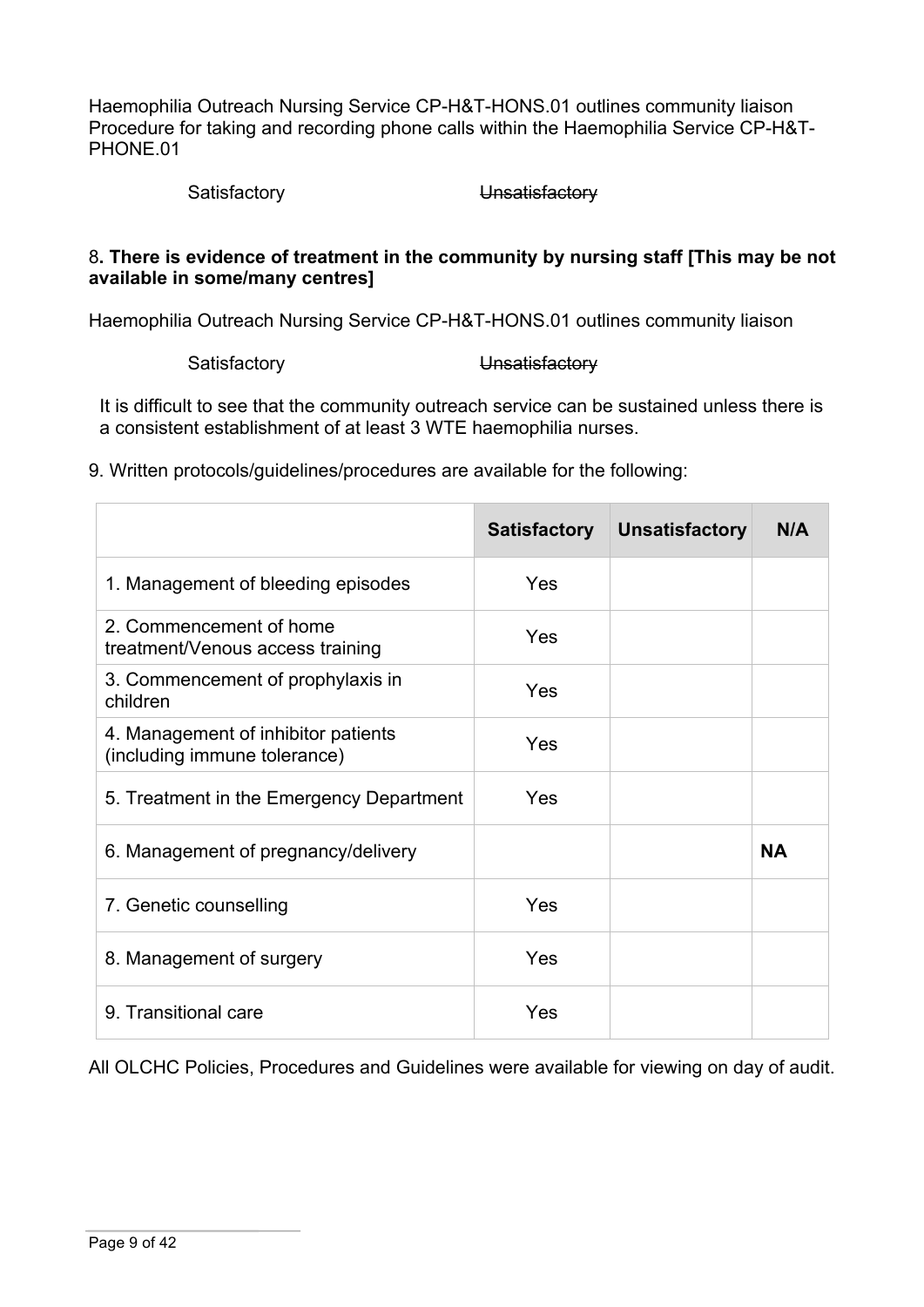## **10. Detail the mechanisms in place for orientation of medical/nursing staff for procedural training.**

Please see the Haemophilia Clinical Programme Quality Manual for details of staff training.

**Comments:** This was discussed during the audit and appeared satisfactory.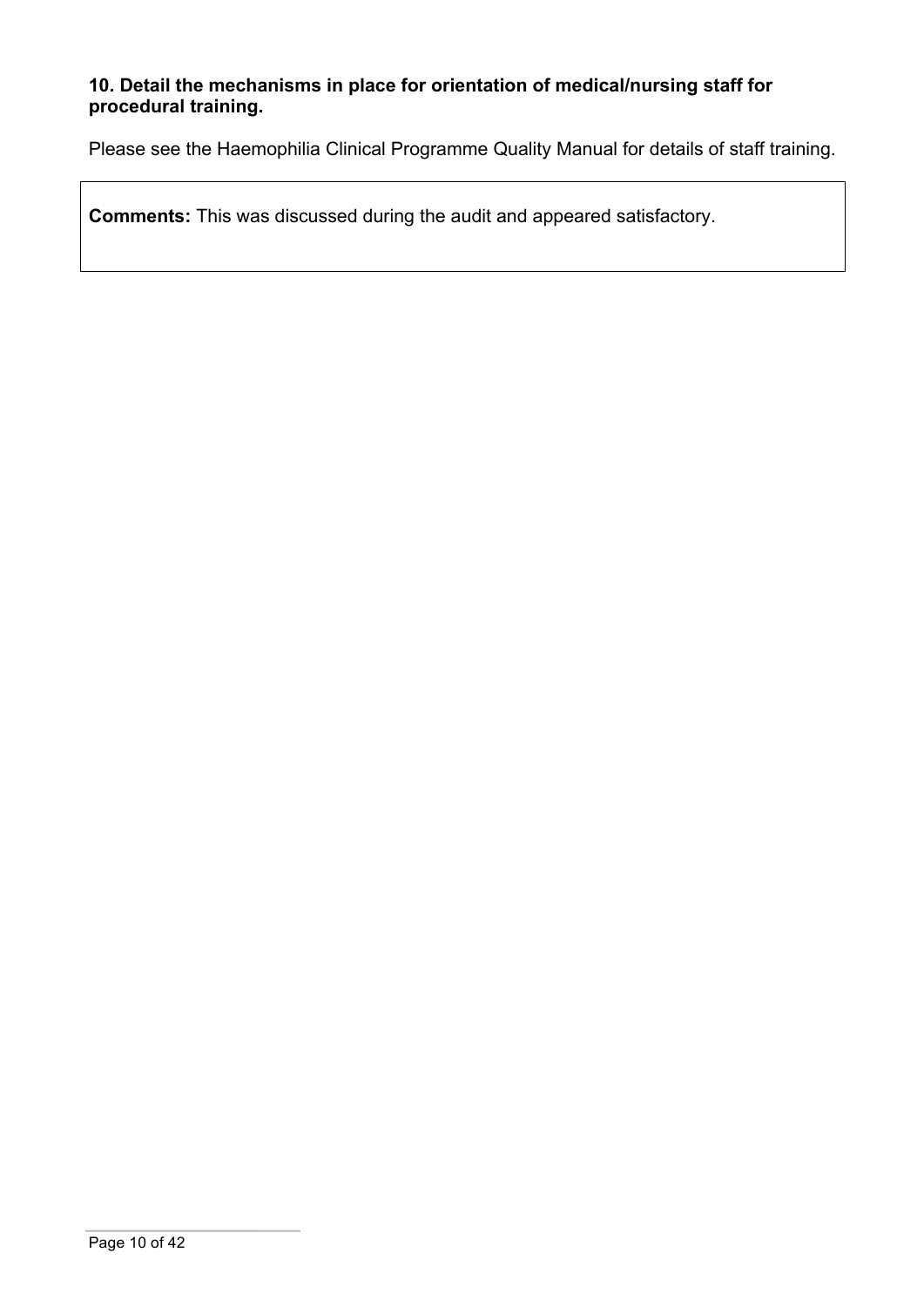## **1.4 Relationship between Comprehensive Care Centre and Neighbouring Haemophilia Centres**

List of Haemophilia Centres in locality of CCC

OLCHC shares care with 16 paediatric units within the Republic of Ireland, using a hub and spoke model, and operates a 24-hour emergency service offering advice and support to these centres. Paediatric haemostasis guidelines are available in each of these shared care centres in hard copy as well as electronically through the HSE website. These guidelines are also available in the shared care centre emergency departments. In other areas shared care is established with the haematology and/or paediatric service in local hospitals when a child is diagnosed within their catchment area.

In 2008 the OLCHC Haematology/Oncology Department received the Irish Healthcare Award for Excellence in Quality Management for developing the shared care programme and supportive care guideline folders.

In November 2011, OLCHC hosted a National Paediatric Haemophilia Conference.

In November 2013, OLCHC hosted a national study day for Haematology/Oncology. Representatives from all shared care hospitals attended. The Supportive Care Guidelines, version 3 was launched at the study day and copies distributed.

In 2014 the OLCHC Haematology Consultants will continue to provide study days which incorporate haemophilia care, to the shared care hospitals.

A smart phone app is currently being developed to allow access to the shared care guidelines.

#### **2. Is there a formal network arrangement between the CCC and the neighbouring Haemophilia Centres?**

Yes No

Yes No

#### **3. If yes, assess the arrangements with regard to the following:**

| There is shared patient care                     | Yes. | No. |
|--------------------------------------------------|------|-----|
| If so, shared care arrangements are satisfactory | Yes. | No. |

#### **There is effective liaison between the CCC and the HC for advice/patient referral over the 24-hour period**

| There are shared treatment protocols/quidelines | Yes: | No. |
|-------------------------------------------------|------|-----|

#### **There are adequate arrangements for the supply of factor concentrate to the HC**

Each hospital in Ireland is supplied with coagulation factor concentrate by Temperature Controlled Pharmaceutical (TCP). Stock rotation is managed with the Pharmacovigilance Nurses at NCHCD, St James's Hospital and OLCHC, in association with TCP.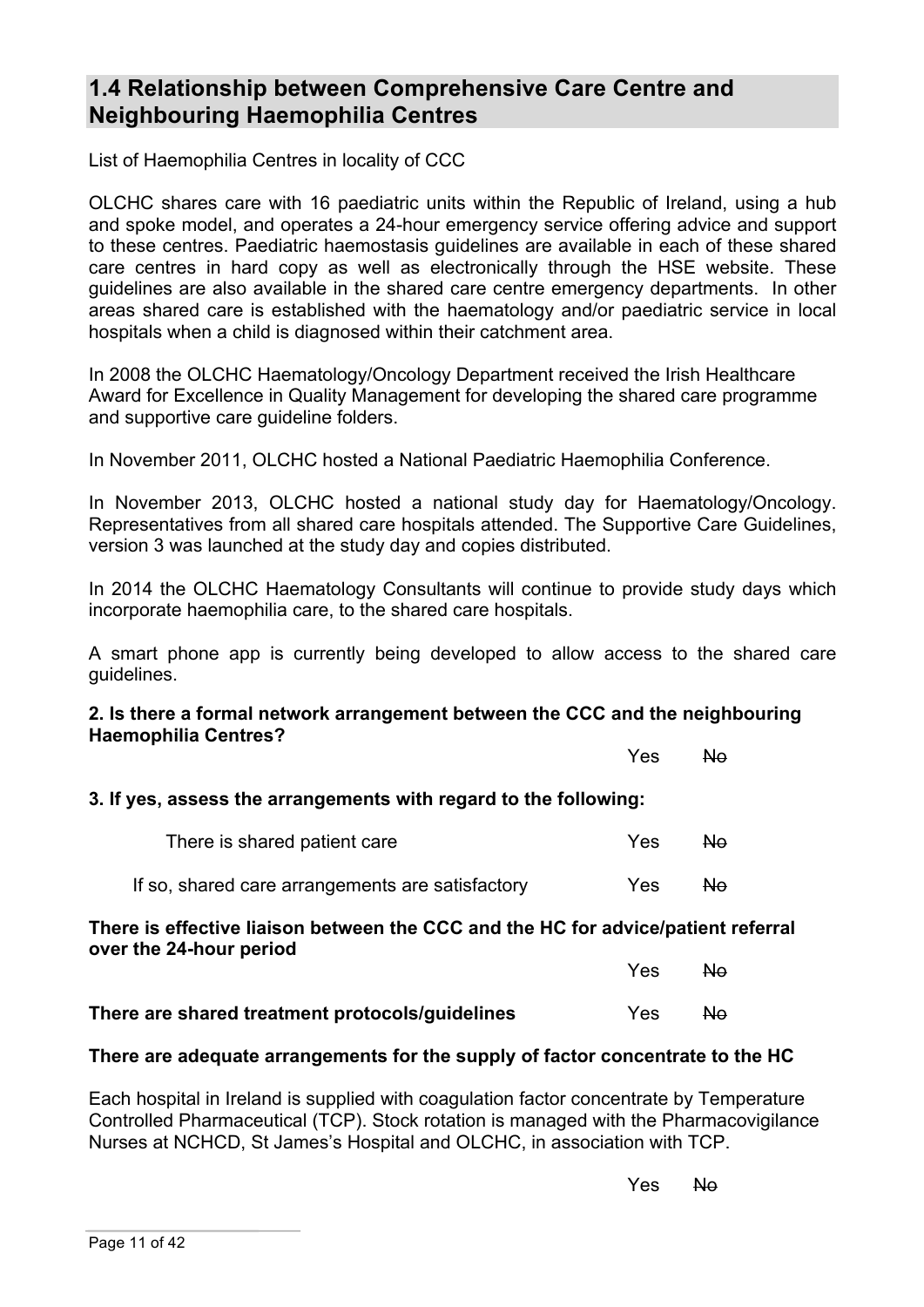## **Comments including any that relate to feedback from regional Haemophilia Centres**

None received but this was not part of this audit – however see patient feedback later in this audit document.

There is a clear and robust system in place but we felt that the day ward used to treat patients lacked privacy and this is something that the staff may wish to explore and to audit to generate objective data. Patients needing infusions expressed a strong preference to be seen in the out-patient clinic where they have their regular assessments.

There is a robust quality management system but with the retirement of the quality manager shortly, it is not clear how this will continue. At present there is close integration with St James's Hospital and their quality manager.

The breadth of guidelines and protocols was impressive and these were widely available.

There is an increasing incorporation of 'service users' into service development and this should be encouraged.

# **1.5 Age Appropriate Treatment Facilities and Services – If Relevant**

|                                                                                                            | <b>Satisfactory</b> | <b>Unsatisfactory</b> |
|------------------------------------------------------------------------------------------------------------|---------------------|-----------------------|
| Appropriate paediatric in-patient and out-<br>patient facilities                                           | Yes                 |                       |
| Child friendly waiting/play area and toys                                                                  | Yes                 |                       |
| Child friendly treatment area                                                                              | Yes                 |                       |
| Out-of-hours treatment facilities                                                                          | Yes                 |                       |
| Paediatric resuscitation facilities                                                                        | Yes                 |                       |
| Training in paediatric resuscitation                                                                       | Yes                 |                       |
| Use of local anaesthetic creams and<br>distraction techniques                                              | Yes                 |                       |
|                                                                                                            |                     |                       |
| Appropriate transitional arrangements for the<br>transfer of adolescents to adult services are<br>in place | Yes                 |                       |
| Effective outcome monitoring of patients on<br>prophylaxis                                                 | Yes                 |                       |
|                                                                                                            |                     |                       |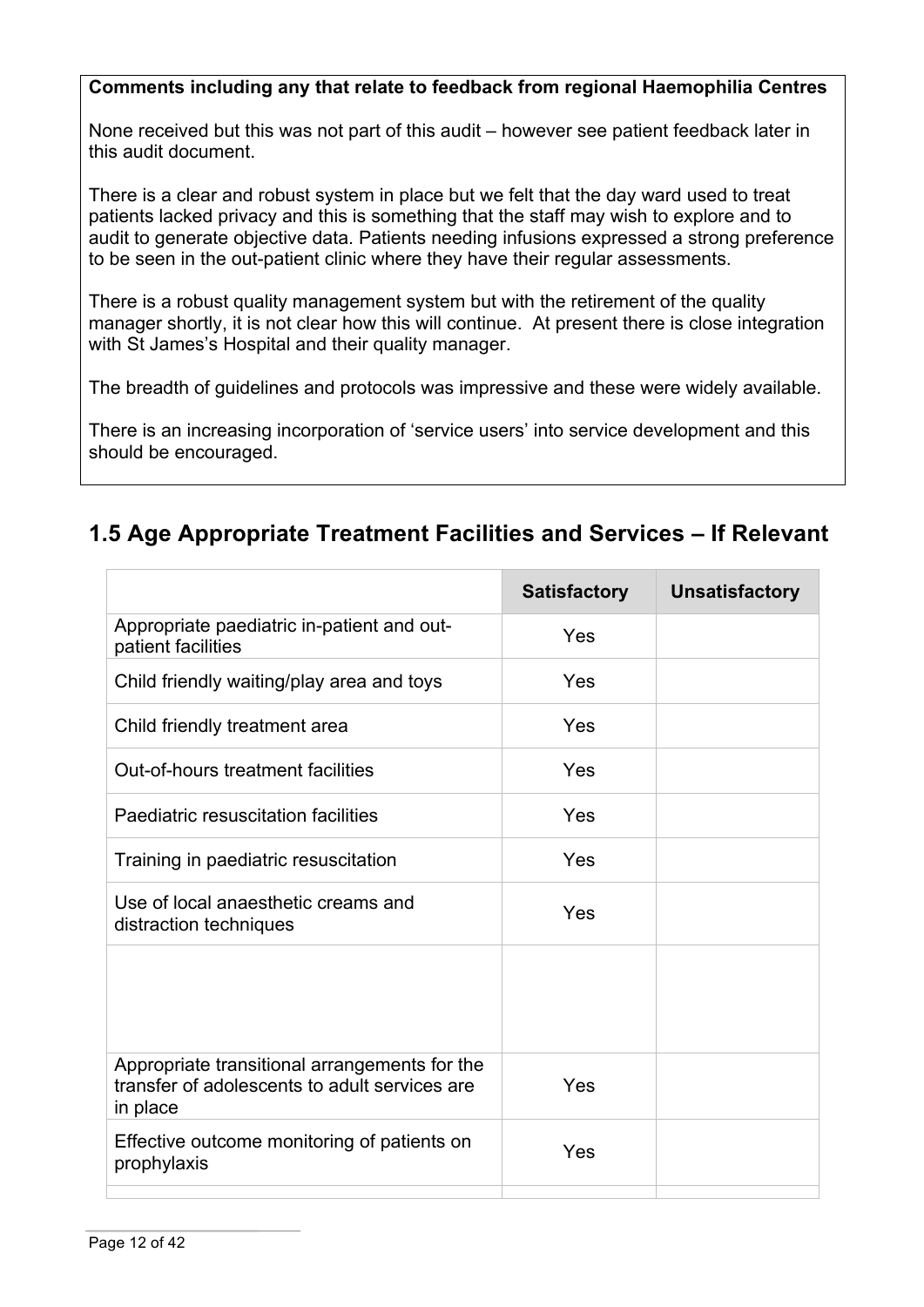## **COMMENTS**

No problems were identified.

There is discussion in place looking at the transition from a paediatric setting to an adult setting and how this is best achieved aiming to ensure a smooth and trouble free pathway.

There are weekly MDT meetings.

## **1.6 Availability Of Comprehensive Care Services**

**Audit Standard:** Services required to provide a comprehensive care service are available as detailed in the Haemophilia Alliance National Service Specification. This will be replaced in 2013/2014 by the Clinical Reference Group [CRG] Specification.

A full description of these should be included in the free text audit report.

The following services/personnel are available;

|                                                                                             | <b>Yes</b>                                                                                                                              | <b>No</b>  |
|---------------------------------------------------------------------------------------------|-----------------------------------------------------------------------------------------------------------------------------------------|------------|
| Centre receptionist/secretary                                                               | Ms. Emma Murphy                                                                                                                         |            |
| Centre data/business manager                                                                |                                                                                                                                         | $\sqrt{ }$ |
| Access to a social worker                                                                   | Ms Carol Carr                                                                                                                           |            |
| Dedicated Physiotherapist                                                                   | Mr. Diarmuid O' Riain                                                                                                                   |            |
| Access to a Psychologist/Counsellor                                                         | Dr Yvonne Duane<br>Principal clinical psychologist<br>*part time*                                                                       |            |
| Dental service/Dentist<br>(a full description of the service<br>offered should be included) | Dr Kirsten FitzGerald<br>Dr Paddy Fleming                                                                                               |            |
| Orthopaedic service/Orthopaedic<br>surgeon                                                  | V                                                                                                                                       |            |
| General/Specialist surgical services                                                        | Mr Brice Antao                                                                                                                          |            |
| HIV physician                                                                               | V                                                                                                                                       |            |
| Hepatologist                                                                                | $\sqrt{}$                                                                                                                               |            |
| Obstetric/Gynaecology<br>service/Surgeon                                                    | Adolescent gynaecology service at<br>AMNCH, Tallaght, Dublin<br>Obstetric service - referral made to<br>Haemophilia Service, St James's |            |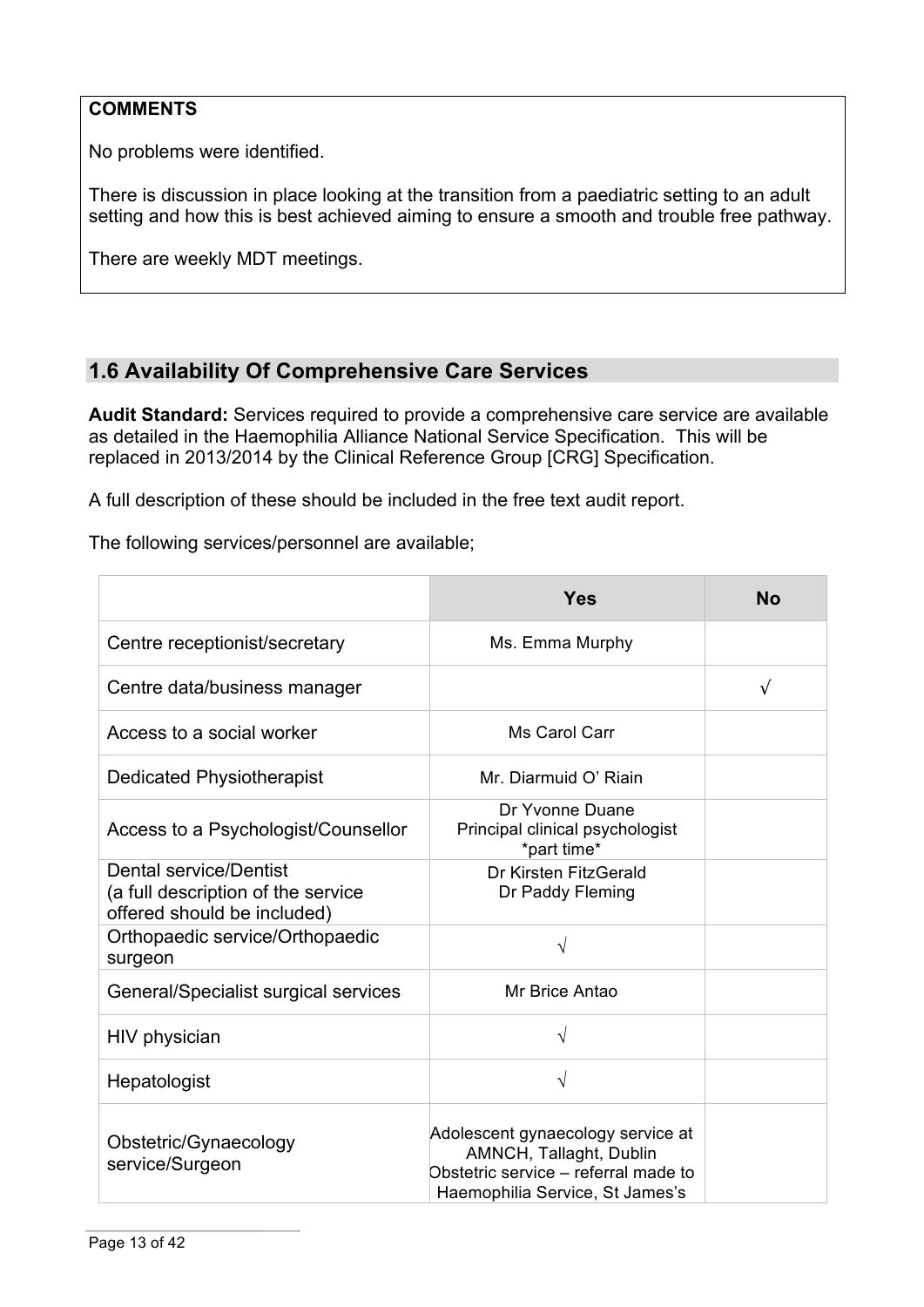|                                                                                                            | Hospital, which then liaises with<br>appropriate obstetric service |           |
|------------------------------------------------------------------------------------------------------------|--------------------------------------------------------------------|-----------|
| Paediatrician<br>(in paediatric or paediatric/adult<br>centre)                                             |                                                                    |           |
| <b>Dietician</b>                                                                                           | اد                                                                 |           |
| <b>Genetic Counselling Services</b><br>[Provide a description of the service]<br>and how this is accessed] | ٦                                                                  |           |
| Antenatal diagnosis arrangements                                                                           |                                                                    | <b>NA</b> |
| Home Delivery [Comments]                                                                                   |                                                                    |           |
| Access to Occupational Therapy                                                                             |                                                                    |           |
| <b>Access to Benefits Advice</b>                                                                           |                                                                    |           |

#### **COMMENTS:**

Job description SOP has been attached as supporting evidence

#### **Comments:**

(Any contacts made with multidisciplinary staff during the visit should be noted)

1. Community dental services are problematic although the Centre provides a series of information leaflets for both patients/families and dental practitioners in an attempt to alleviate the inevitable anxieties. Most children are well looked after in the community. Within the hospital there are long waiting times for dental surgery e.g. 4-6 months. This is unacceptable for the management of dental problems in children. There is only a single dental nurse assisting up to 4 dental practitioners within the hospital and again this is not ideal and a further dental nurse should be appointed to assist in this area.

2. Social worker: A social worker keeps in contact with newly diagnosed children/families and this was seen as invaluable.

3. The current physiotherapist covers both malignant and non-malignant haematology. The physiotherapist attends the weekly haemophilia clinic and the weekly MDT meetings. Every child seen on the day ward by the physiotherapist is also seen by a haematology doctor. The physiotherapist service appears to run well.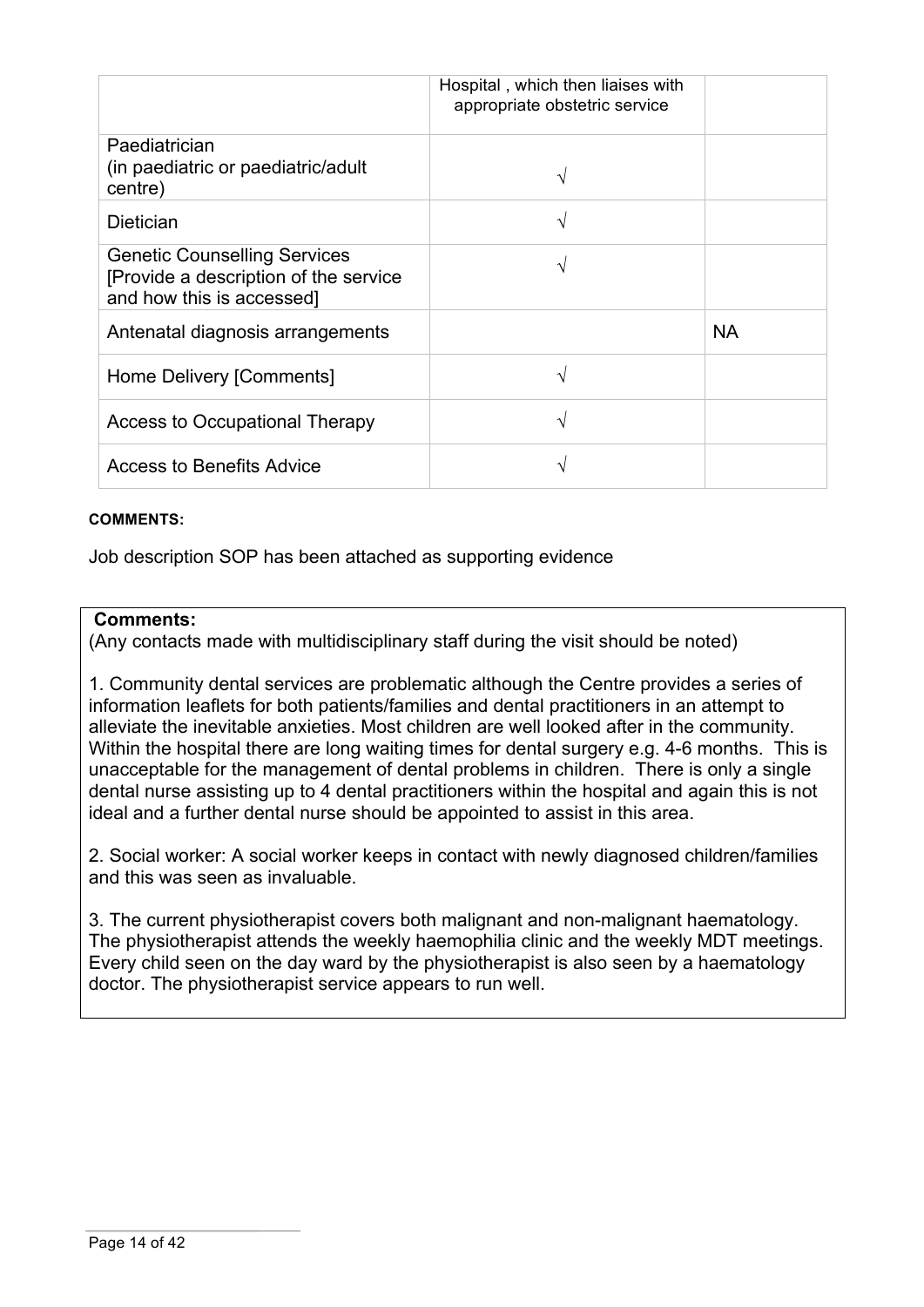## **1.7 Patient Choice & Experience**

**1. How you been able to access information about your local CCC that allows you compare the services it offers with other CCCs?**

#### **2. Are there any Patient Satisfaction Survey/Audits/Focus Groups Reports available?**

- The National Home Treatment Satisfaction Survey is currently in progress. The questionnaire will be available for viewing with any completed questionnaires
- Satisfaction Survey on Vein Training completed in 2012. The report was available for viewing on day of audit
- Satisfaction Survey on CVAD Training completed in 2012. The report was available for viewing on day of audit
- Haemophilia Nurse Led Clinic Satisfaction Survey completed in 2013. The report was available for viewing on day of audit
- DDAVP Education satisfaction survey completed in 2013. The report was available for viewing on day of audit
- The OLCHC haemophilia team meets with the Irish Haemophilia Society on a quarterly basis. The meetings allow the patient group to raise issues that impact the care of haemophilia patients nationally and to improve haemophilia care and the patient's experience.
- Representatives from the OLCHC haemophilia team attend the Irish Haemophilia Society AGM
- The OLCHC haemophilia team collaborated with the Irish Haemophilia Society in setting up an annual Parents/Family Weekend. Representatives from OLCHC haemophilia team attend and are available to parents and children for discussion of all issues related to their care and to the OLCHC haemophilia service
- OLCHC have devised Patient Feedback forms. A copy was available for viewing on day of audit
- Two informal patient focus groups were held in 2013 in order for parents to meet each other and offer any suggestions for improving the service to the team
- Parent satisfaction survey is currently being developed for outpatients. The questionnaire will be completed on an IPAD.

#### **Comments:**

With the exception of the parents' desires not to have their children receive infusions in the day ward, comments were extremely positive. This one sums it up: '*The support given to my family from the whole team is beyond what is required of them. We are grateful for this; they offer care in all aspects of life.'*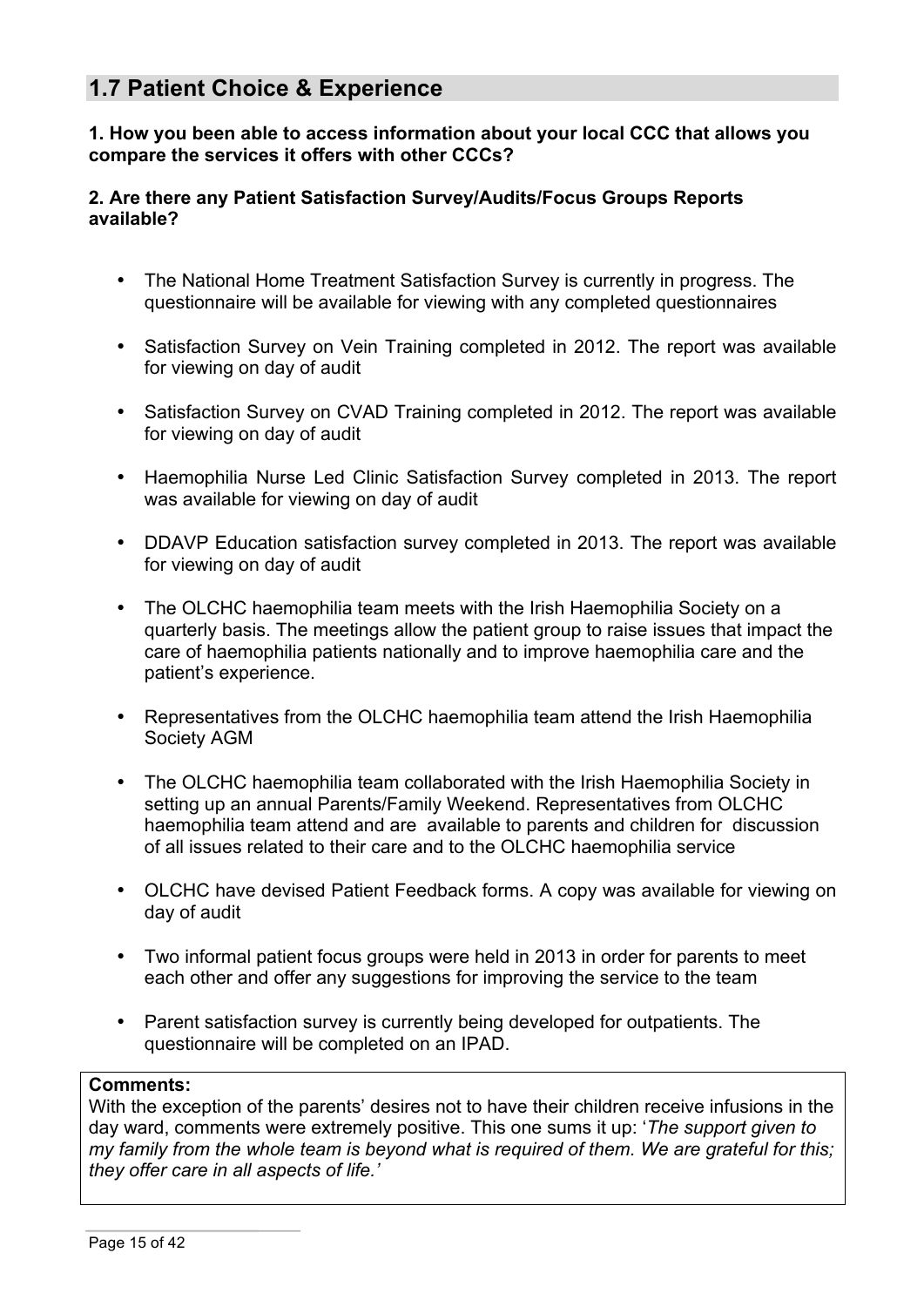# **1.8 Clinical Governance, Audit, Teaching, CPD & Research**

**Audit Standard**: There is evidence that CCC staff participate in clinical governance, audit and teaching activities. There is evidence that unit staff undergo regular personal performance review and participate in CPD schemes. The unit participates in clinical trials and active research.

## **1. CCC staff participate in clinical governance and audit activities?**

YES NO

### **2.1 List audits performed in the last 3 years**

Please see the audit folder on day of audit

#### **2.2 Discuss the changes in practice that have arisen from these audits and how these are monitored?**

Please see the audit folder for all outcomes and changes in practice arising from audit.

## **3. CCC staff participate in teaching?**

YES NO

Give examples of teaching activities:

#### **LABORATORY**

All team members participate in twice monthly Haematology/Oncology Grand Rounds The Laboratory is a designated training laboratory for undergraduate Medical Scientists in association with the Dublin Institute of Technology and Trinity College, Dublin. Staff members present at national conferences/courses.

For example:

National Paediatric Haemophilia Study Day Academy of Medical Laboratory Sciences

#### **NURSING**

Organisational Workshops

- Haemophilia & bleeding disorders
- § Surgery in the child with haemophilia
- DDAVP / DDAVP Trial
- Coagulation factor concentrates
- Factor calculations/reconstitution/administration
- Port-a-caths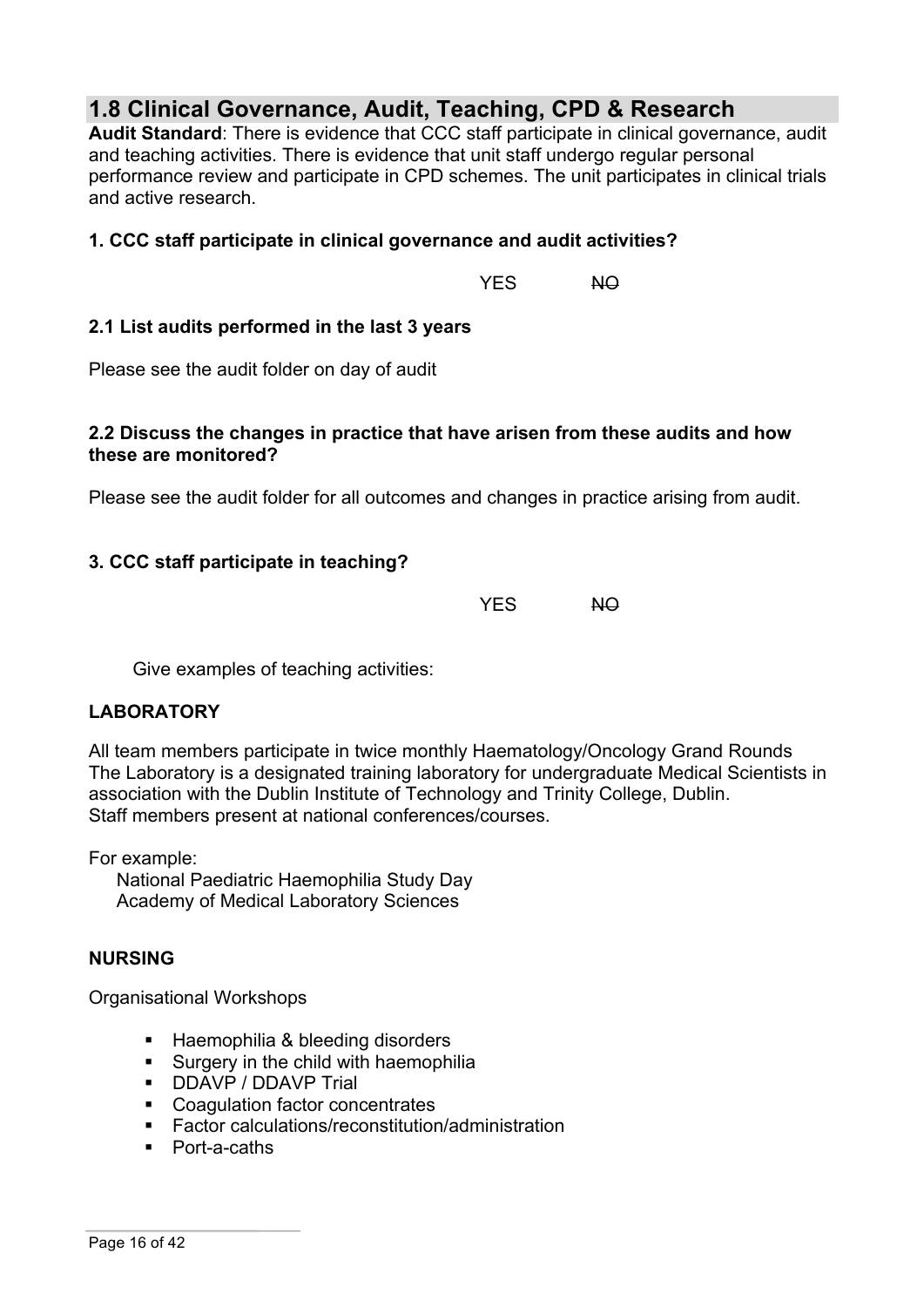Organisational Lectures

- § Haemophilia & bleeding disorders
- Surgery in the child with haemophilia
- Coagulation factor concentrate
- Port-a-caths
- Child Protection Awareness Training
- §

External Education

- BNS students University College Dublin
- Medical students RCSI
- Irish Haemophilia Society
- Irish Haemophilia Society Parents' Weekend
- Irish Haemophilia Nursing Study Day
- Barretstown Gang Camp (Hole in the Wall Foundation)
- School lectures
- PEP programme (Parents Empowering Parents)

#### **MEDICAL**

Undergraduate medical students of Trinity College Dublin, University College Dublin and Royal College of

Surgeons of Ireland (attachments and lectures)

Postgraduate medical/ paediatric:

- paediatric specialist registrars, RCPI Faculty of Paediatrics
- haematology specialist registrars, RCPI Faculty of Pathology and ICHMT
- OLCHC paediatric staff

Postgraduate nursing:

- Paediatric ICU Nurses
	- Paediatric Haematology/ Oncology Nurse Course

Postgraduate Medical Laboratory Science courses

Parents/ Patients

Irish Haemophilia Society parents' weekend Irish Haemophilia Society AGM Irish Haemophilia Society family weekend

**Miscellaneous** Hospital Grand Rounds Haematology/ Oncology Grand Rounds Haemophilia Journal club National Paediatric Haemophilia Conference National Haemophilia Conference (biennial)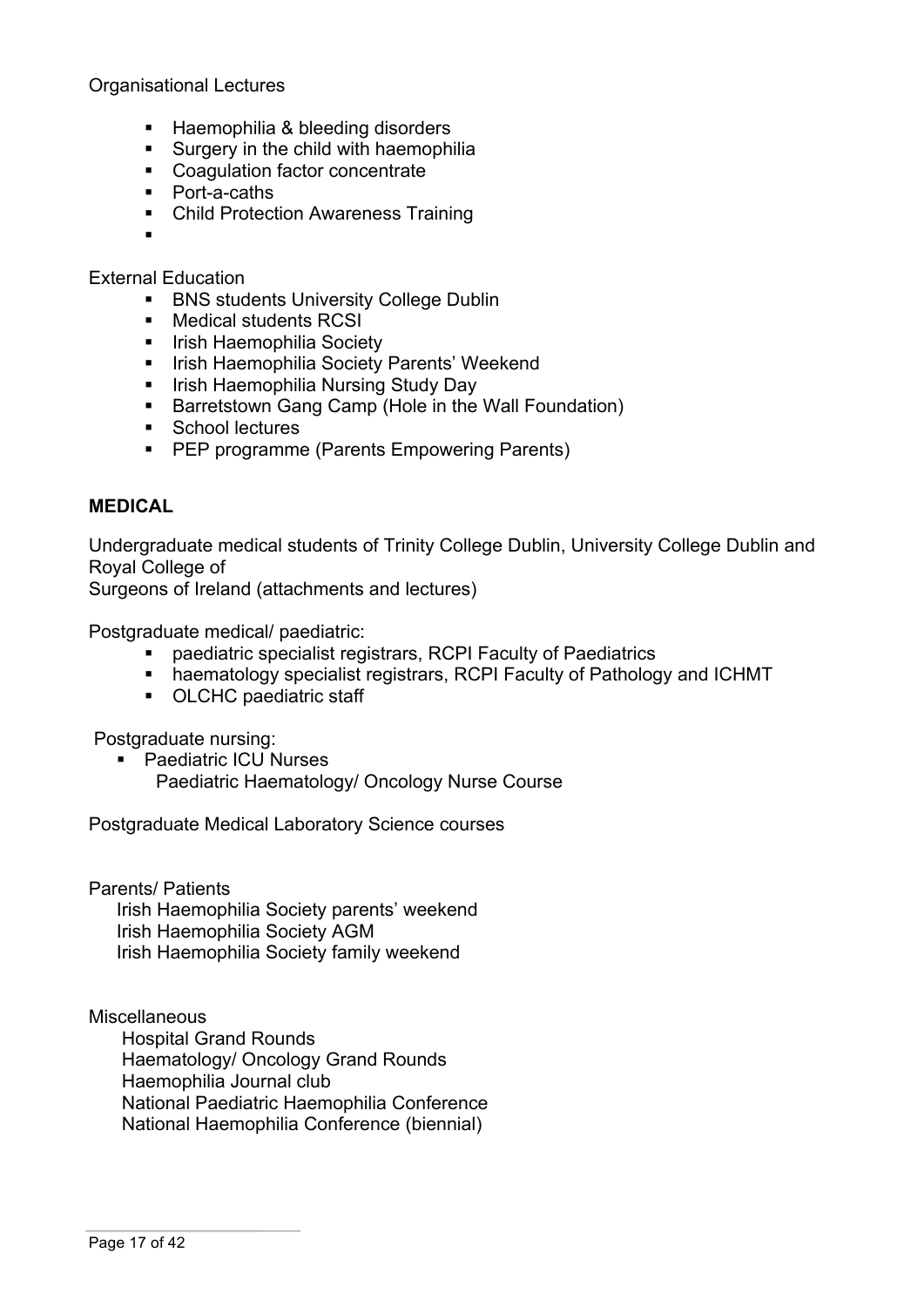### **DENTAL**

- Undergraduate dental students at the Dublin Dental University Hospital, Trinity **College**
- Postgraduate dental students at the Dublin Dental University Hospital, Trinity College

Dr Kirsten FitzGerald, Consultant Paediatric Dental Surgeon will attend the World Federation of Haemophilia in Melbourne as an invited speaker. She is a Consultant to the American Board of Pediatric Dentistry for their Oral Clinical Examination

Dr Paddy Fleming, Consultant Paediatric Dental Surgeon, is the President elect of the European Academy of Paediatric Dentistry, The Academy is involved in promoting high standards in education, practice and research in all aspects of paediatric dentistry in Europe

## **PHYSIOTHERAPY**

- **In-house in service training for NCHDs, Nursing and MDT**
- Partake in fortnightly Haematology/Oncology Grand Rounds
- Participation at Irish Haemophilia Society Family Weekend
- Lectures to Paediatric Physiotherapy special interest group on the role of Physiotherapy in Haemophilia
- Lecture at National Paediatric Haemophilia Conference OLCHC
- Annual performance review is in the form of a one to one Personal Development Interview with the Physiotherapy manager discussing ongoing performance, mandatory training, education and research opportunities.

## **4. CCC staff undergo regular performance review?**

Medical and laboratory staff undergo objective setting and review.

**Nursing:** CNS submits quarterly progress report to the Assistant Director of Nursing. Personal and professional development plans exist through nursing service planning for 2014

Centre of Children's Nurse Education training records for mandatory days

**Physiotherapy:** Annual performance review is in the form of a one to one Personal Development Interview with the Physiotherapy manager discussing ongoing performance, mandatory training, education and research opportunities.

YES NO

5. CCC staff participate in continuing professional development? Attendance lists of all national and international conferences are available for viewing on day of audit

YES NO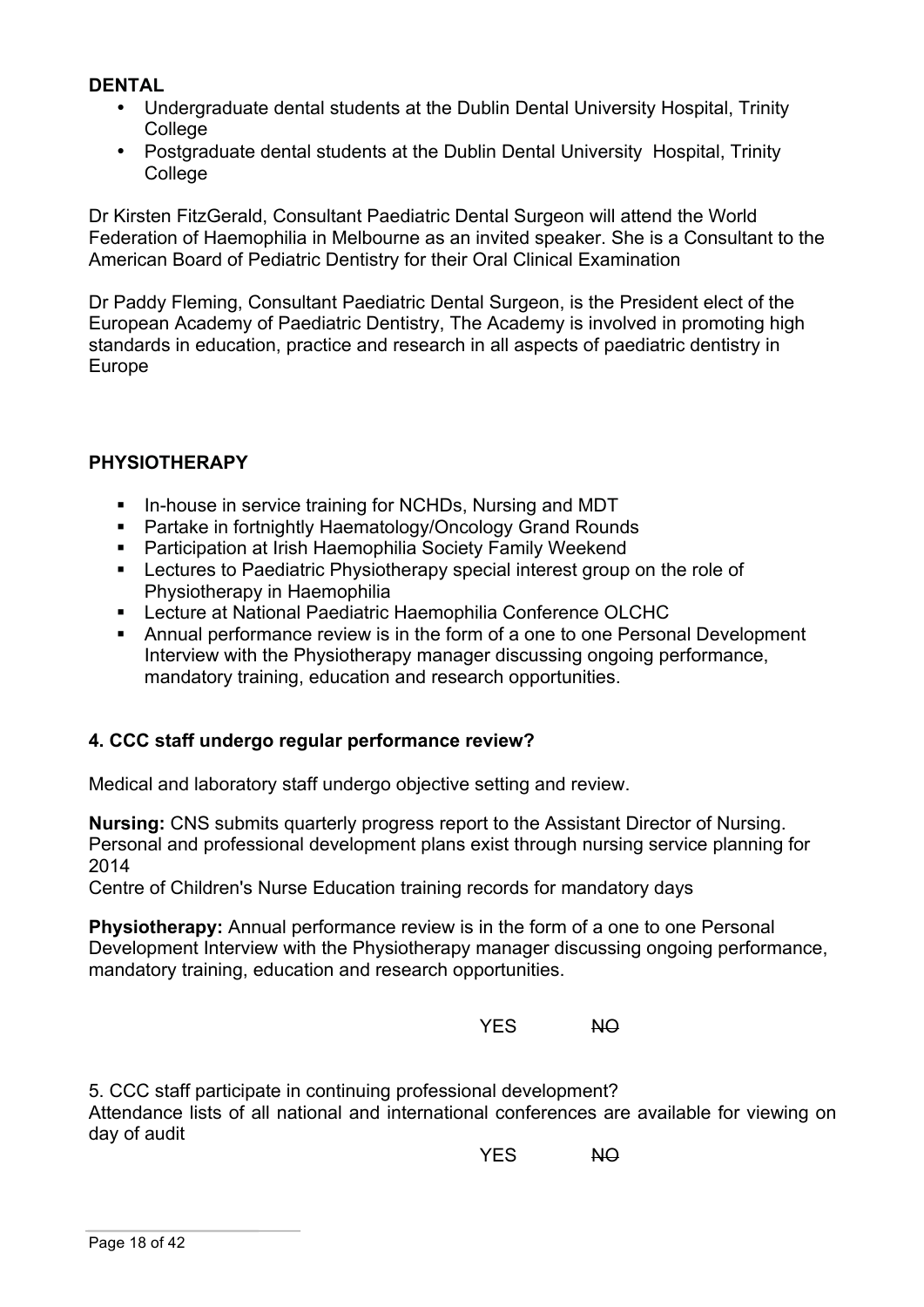6. The unit participates in clinical trials:

Study of Recombinant Coagulation Factor VIII Fc Fusion Protein, BIIB031, in Pediatric PTP Subjects with Haemophilia A Sponsor: Biogen Idec ClinicalTrials.gov identifier: NCT01458106 EudraCT number: 2011-003073-28

Long- Term Safety and Efficacy of Recombinant Human Coagulation Factor VIII Fusion Protein ( r FVIII Fc ) in the Prevention and Treatment of Bleeding Episodes in Previously Treated Subjects with Hemophilia A Sponsor: Biogen Idec ClinicalTrials.gov identifier: NCT 01454739 EudraCT number: 2011-003072-37

Study of Recombinant Coagulation Factor IX Fc Fusion Protein, BIIB031, in Pediatric PTP Subjects with Haemophilia B Sponsor: Biogen Idec ClinicalTrials.gov identifier: NCT 01440946 EudraCT number: 2011-003076-36

Long- Term Safety and Efficacy of Recombinant Human Coagulation Factor IX Fusion Protein (r FIX Fc) in the Prevention and Treatment of Bleeding Episodes in Previously Treated Subjects with Hemophilia B (B-YOND) Sponsor: Biogen Idec ClinicalTrials.gov identifier: NCT 01425723 EudraCT number: 2011-003075-11

A multi- centre phase III uncontrolled open- label trial to evaluate safety and efficacy of BAY81- 8973 in children with severe haemophilia A under prophylaxis therapy Sponsor: Bayer ClinicalTrials.gov identifier: NCT 01311648 EudraCT number: 2010-021781-29

PROPACT: Retrospective Prophylaxis Patient Case Collection Sponsor: Novo Nordisk ClinicalTrials.gov identifier: NCT 00882778

Observational Study on Safety of Room Temperature Stable NovoSeven in Patients with Haemophilia A or B Sponsor: Novo Nordisk ClinicalTrials.gov identifier: NCT 01220141 EudraCT number: N/A

## **Currently with Ethics Committee**

Sponsor: Biogen Idec Full title of study: An Open-Label, Multicenter Evaluation of the Safety and Efficacy of Recombinant Coagulation Factor IX Fc Fusion Protein (rFIX Fc; BIIB029) in the Prevention and Treatment of Bleeding in Previously Untreated Patients with Severe Hemophilia B Protocol number: 998HB303 EudraCT number: 2013-003629-27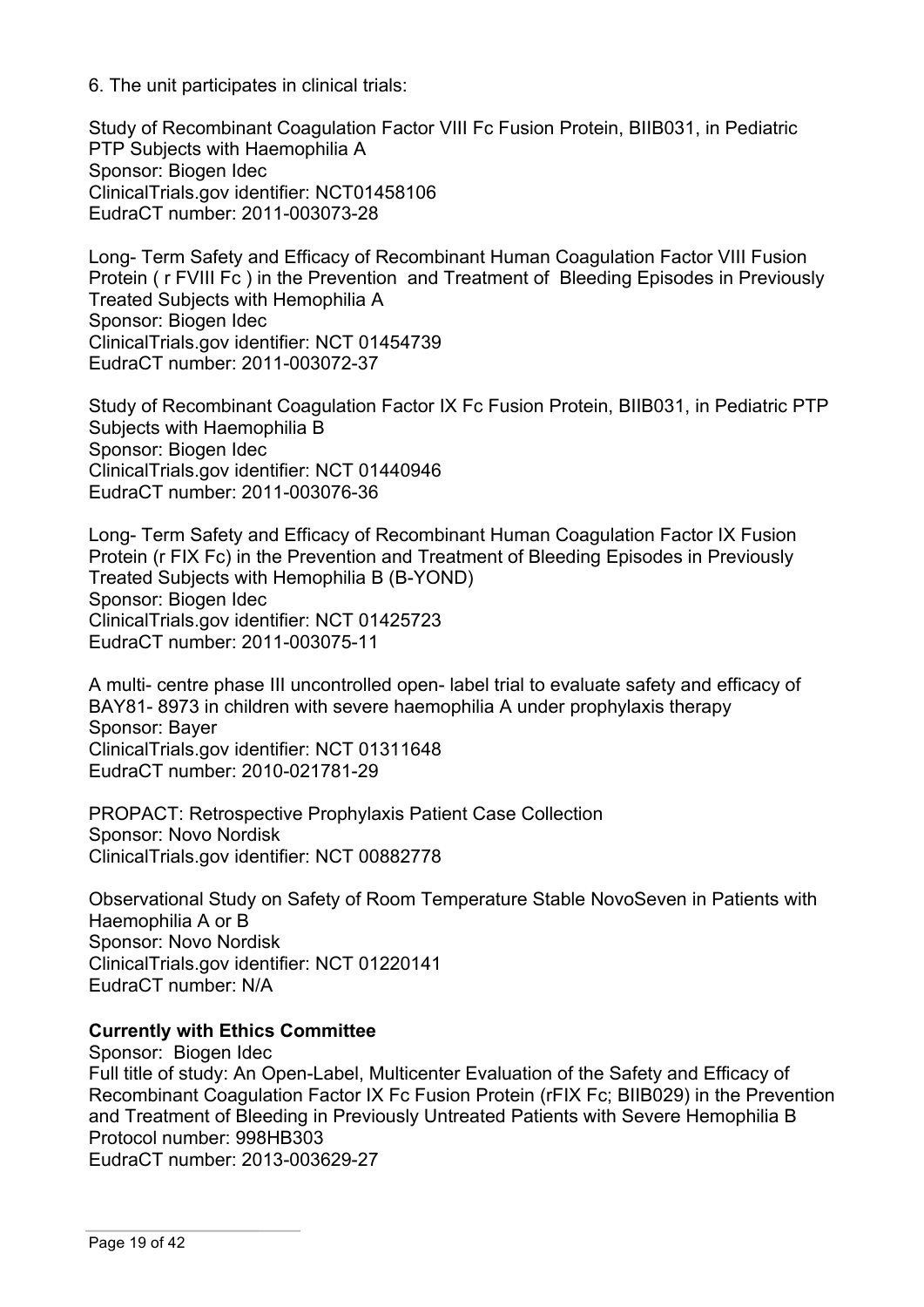### **Also under consideration / pending**

Sponsor: Biogen Idec Full title of study: An Open-Label, Multicenter Evaluation of the Safety and Efficacy of Recombinant Coagulation Factor VIII Fc Fusion Protein (rFVIIIFc; BIIB031) in the Prevention and Treatment of Bleeding in Previously Untreated Patients with Severe Hemophilia A Protocol number: 997HA306 EudraCT number: 2013-005512-10

YES NO

6. The unit participates in clinical research:

#### **OLCHC is a member of PedNet, the European Paediatric Network for Haemophilia Management and contributes data to the PedNet Haemophilia Registry**

PedNet and Research of Determinants of Inhibitor development (RODIN) Study Group. Intensity of factor VIII treatment and inhibitor development in children with severe hemophilia A.: the RODIN study.

Gouw SC, van den Berg HM, Fischer K, Auerswald G, Carcao M, Chalmers E, Chambost H, Kurnik K, Liesner R, Petrini P, Platouki H, Altisent C, Oldenburg J, Nolan B, Garrido RP, Mancuso ME, Rafowicz A, Williams M, Clausen N, Middel R, Ljung R, van der Bom JG. Blood 2013 May 16; ( 20): 4046-55

Audit of bleeding complications & cost of dental treatment for children with hereditary bleeding disorders using a new treatment protocol

U. Rao, I. Kelly, M. Kavanagh, B. Brady, K. Fitzgerald, B. Nolan, P. Fleming. Haemophilia (2013), 19 (Suppl. 2), 55

Low risk of inhibitor formation in haemophilia A patients following en masse switch in treatment to a third generation full length plasma and albumin-free recombinant factor VIII product (ADVATE®).

Bacon CL, Singleton E, Brady B, White B, Nolan B, Gilmore RM, Ryan C, Keohane C, Jenkins PV, O'Donnell JS. Haemophilia. 2011 May; 17(3):407-11

Dentists' knowledge and views on treating children with hereditary coagulation disorders K. Fitzgerald, P. Fleming & B. Nolan.

International Journal of Paediatric Dentistry, page 60. Volume 21, Issue Supplement S1, June 2011

A review of severe factor X deficiency in patients in the Republic of Ireland Mary Kavanagh, Ann O'Sullivan, Imelda Kelly, Irene Regan, Mary Byrne, Vince Jenkins, Dympna Cawley, James O'Donnell, Beatrice Nolan . Journal of Thrombosis and Haemostasis , 2011 Volume 9, S 2

The laboratory investigation of inhibitors (alloantibodies) in patients with haemophilia A and B in a National Paediatric Comprehensive Care Centre. Thesis for BSc Biomedical Sciences, DIT/Trinity College Dublin.

Downes E, Philbin B, Regan IE and Nolan B.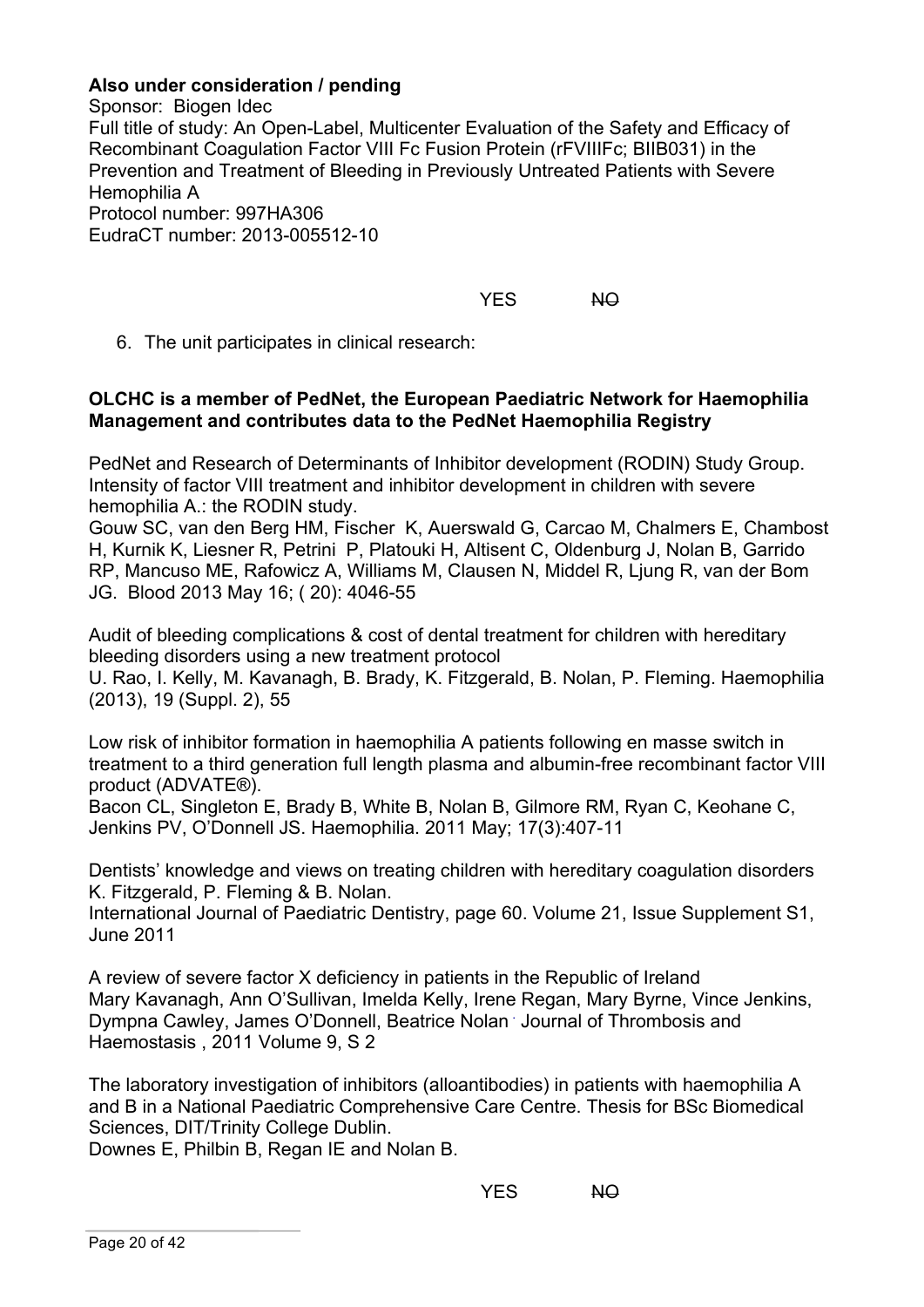## **COMMENTS:**

There is clear evidence of an active research/audit programme to guide and inform practice and the staff should be congratulated on this.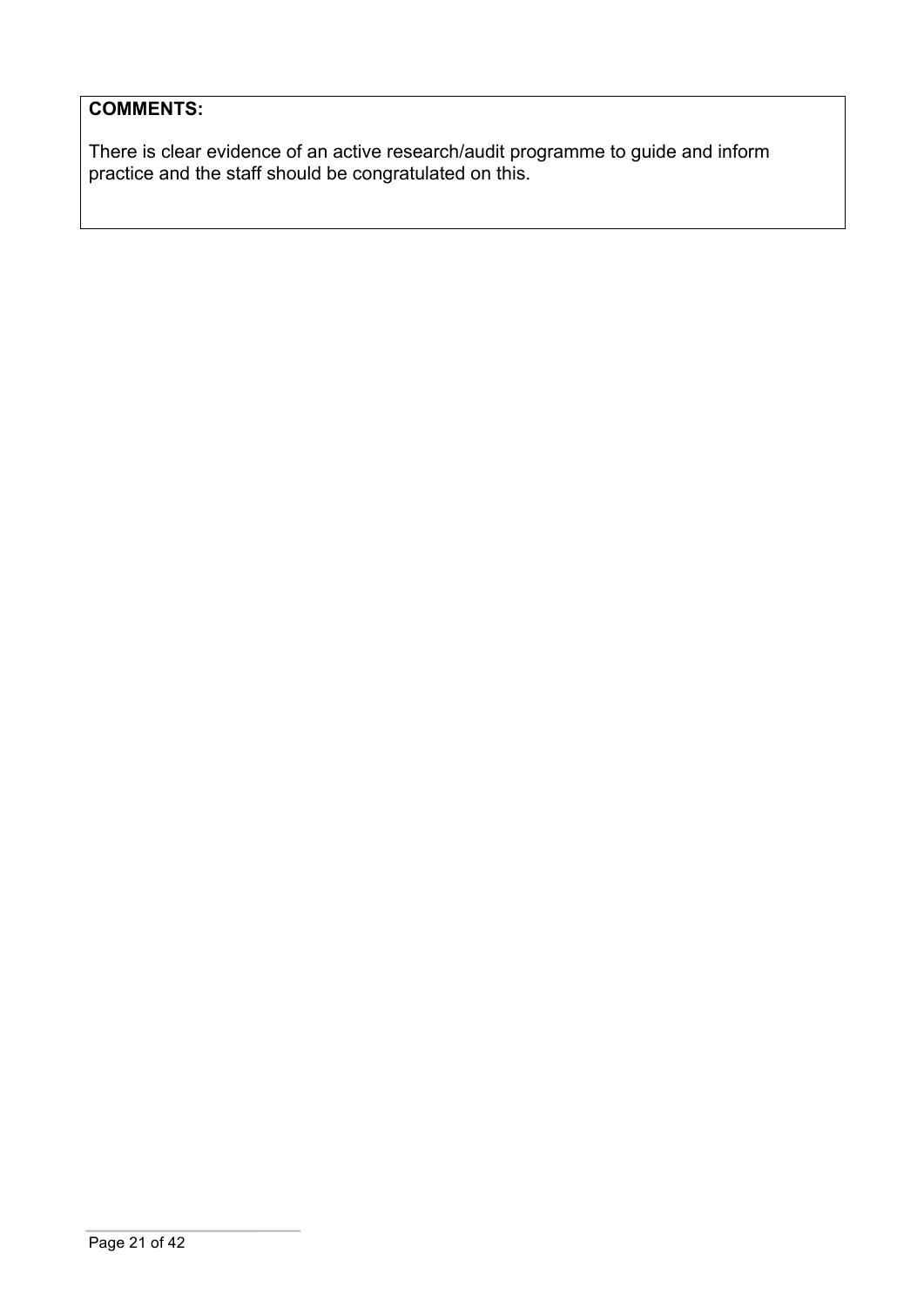## **2. The Haemostasis Laboratory**

**Audit Standard**: The haematology laboratory in which the CCC haemostasis laboratory is located should have full CPA accreditation. The haemostasis laboratory should be adequately staffed with an appropriate skill mix and have adequate space and facilities to perform an effective diagnostic and monitoring service. The laboratory should participate in a national quality assurance scheme. Clotting factor assays should be available throughout the 24-hour period.

**Patients-Parents-Carers** in this part of the audit may wish to explore turnaround times for samples and how urgent results are communicated to the referring doctor.

1. The Haemostasis laboratory has full CPA accreditation:

|                                                                                       | <b>YES</b> | NO             |
|---------------------------------------------------------------------------------------|------------|----------------|
| If yes, date of last CPA inspection:<br>CPA inspection 2012<br>ISO 15189 2014 (INAB)  |            |                |
| 2. The staffing levels and skill mix is adequate to provide an effective service:     |            |                |
|                                                                                       | <b>YES</b> | N <sub>O</sub> |
| 3. The laboratory space and facilities are adequate:                                  | <b>YES</b> | <b>NO</b>      |
| 4. The laboratory participates in a national quality assurance scheme in coagulation: |            |                |
| NEQAS, ECAT and LabQuality                                                            | <b>YES</b> | <b>NO</b>      |
| 5. Has there been any persistent poor performance over the previous two years?<br>No  |            |                |
|                                                                                       | <b>YES</b> | NO-NO          |
|                                                                                       |            |                |

If yes, list the problem assays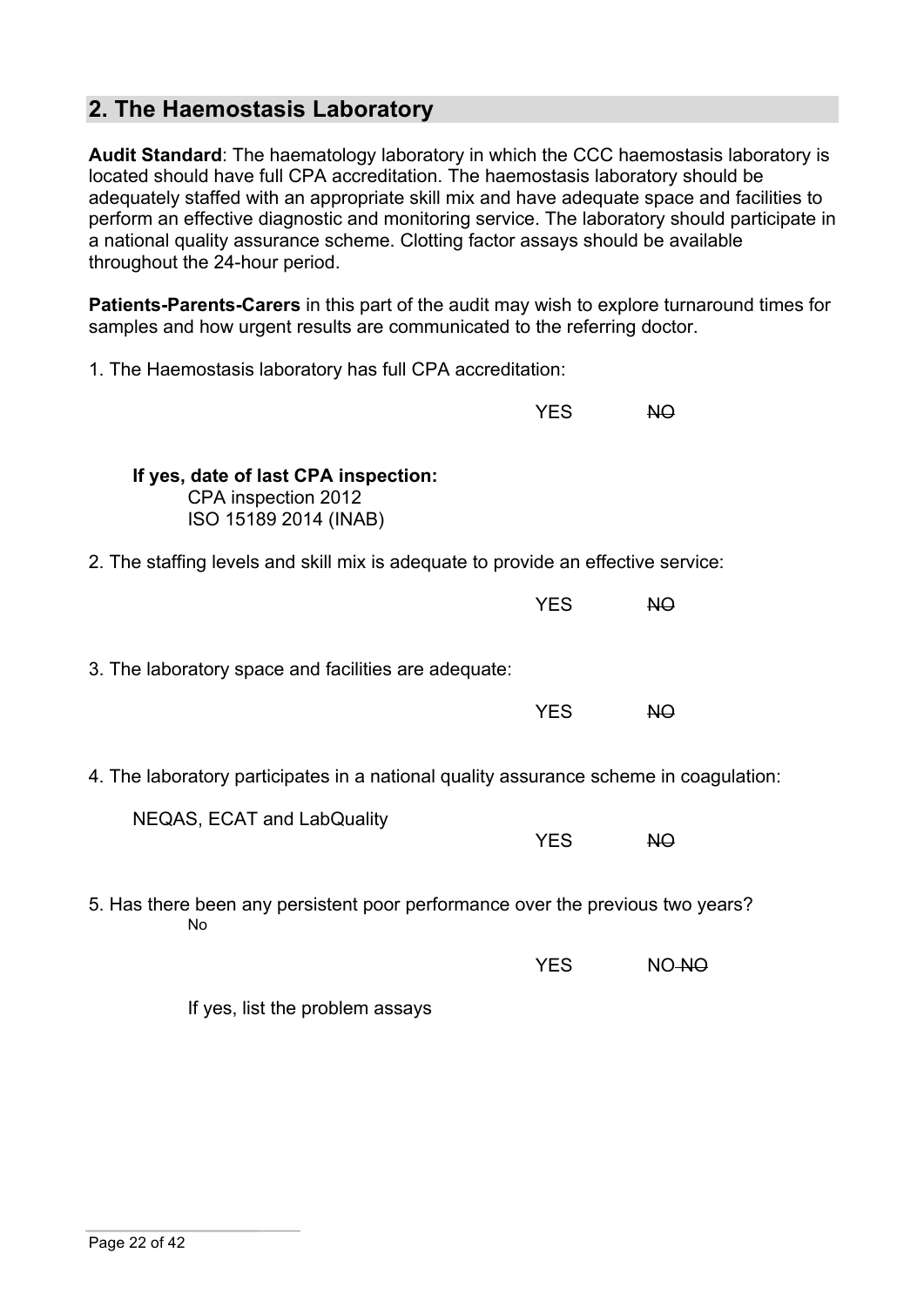6. The following tests are available in the haemostasis laboratory:

|                                                         | YES | NΟ                            |
|---------------------------------------------------------|-----|-------------------------------|
| All coagulation factor assays                           | ٦   |                               |
| <b>FVIII Inhibitor screening</b>                        | V   |                               |
| <b>FVIII Inhibitor quantification</b>                   | ٦   |                               |
| <b>VWF</b> antigen                                      | ٦   |                               |
| VWF activity * available in house beginning<br>May 2014 |     |                               |
| <b>VWF multimers</b>                                    |     | <b>Royal Free</b><br>Hospital |
| <b>Platelet function testing</b>                        | ٦   |                               |
| Platelet granular constituents                          |     | <b>NCHCL</b>                  |

If any of the above tests are not performed outline the alternative testing arrangements. See above

## **7. List any diagnostic tests that are performed not listed above:**

All factor inhibitors

## **8. Coagulation factor assays are always available throughout the 24-hour period:**

|                                                                                            | <b>YFS</b> | NO. |
|--------------------------------------------------------------------------------------------|------------|-----|
| 9. A diagnostic genetic laboratory service is provided<br>Referral arrangements with NCHCD |            |     |

[The Genetics Service will be audited separately during the current audit]

YES NO

## **COMMENTS**

The laboratory provides a high quality service in cramped conditions. During a recent INAB inspection no major problems were identified.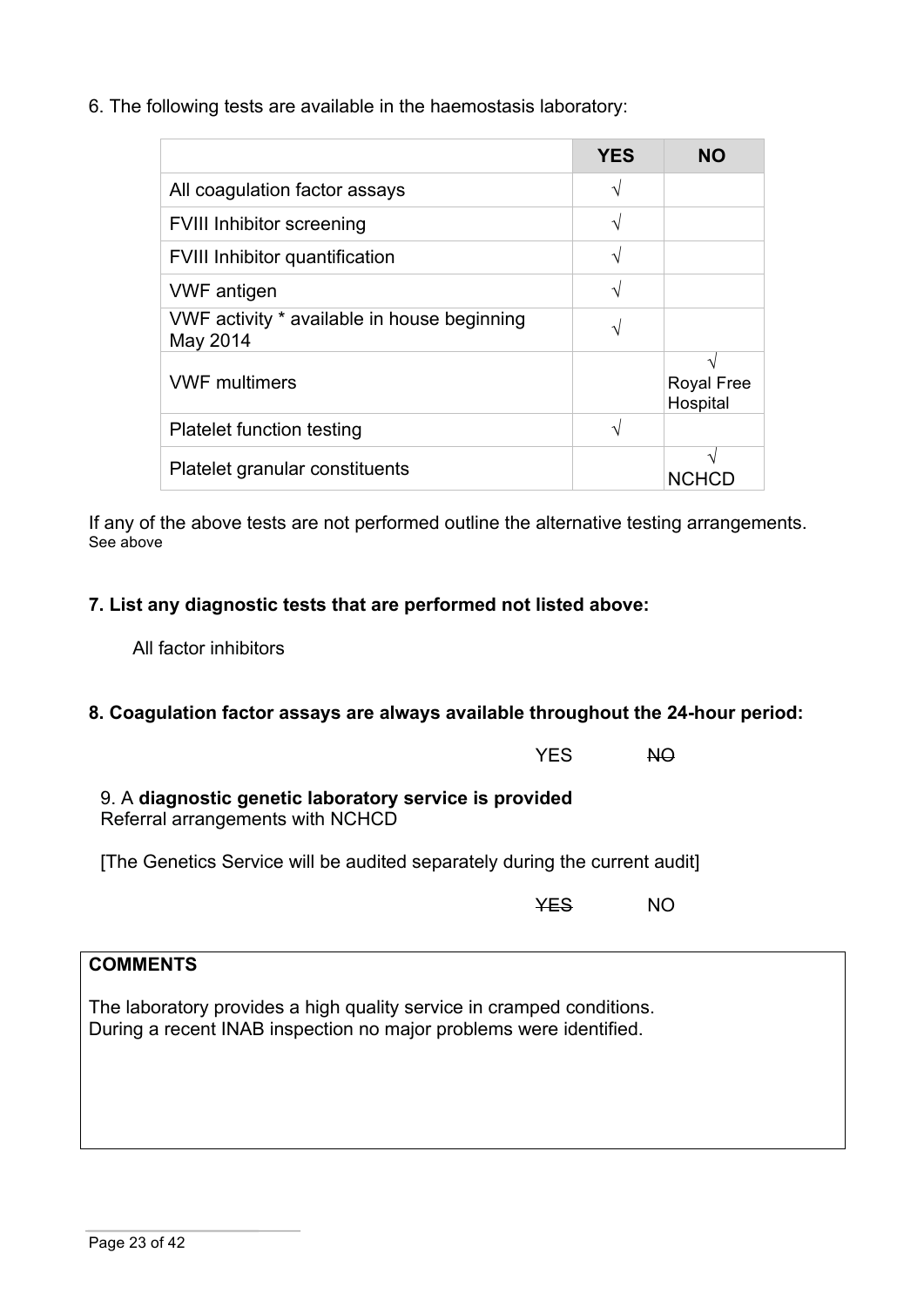# **3. Paediatric Care In Centres Looking After Children**

**Audit Standard:** The care of children with haemophilia and related disorders can be complex and should only be carried out by staff who are experienced and trained in the management of children. Facilities should be adequate for the care of children.

## **3.1 Staff qualifications**

| <b>Medical Staff</b>                                                                                                                                                       | <b>Yes</b> | <b>No</b> |
|----------------------------------------------------------------------------------------------------------------------------------------------------------------------------|------------|-----------|
| Consultant Haematologist has paediatric training<br>and expertise                                                                                                          | $\sqrt{}$  |           |
| <b>Consultant Paediatric Haematologist</b>                                                                                                                                 | $\sqrt{}$  |           |
| Named Consultant Paediatrician supporting<br>Consultant haematologist (in centres without a<br><b>Consultant Paediatric Haematologist)</b>                                 | N/A        |           |
| Consultant Paediatric Surgeon with experience of<br>implantable venous access devices                                                                                      | $\sqrt{}$  |           |
| All medical staff involved in managing children<br>should have 'Safeguarding Children Level 3'.<br>In OLCHC all staff complete induction training on<br>"Child Protection" | V          |           |
|                                                                                                                                                                            |            |           |
| <b>Nursing Staff/Physiotherapist</b>                                                                                                                                       |            |           |
| Unit nursing staff have appropriate qualification<br>e.g. Registered Sick Children's Nurse(s) (RSCN)<br>RN Child Branch (Project 2000)<br>BA Nursing (Child)               |            |           |
| All nursing staff involved in managing children<br>should have 'Safeguarding Children Level 3'<br>In OLCHC all staff complete induction training on<br>"Child Protection"  |            |           |
| Physiotherapist (relevant paediatric qualification.                                                                                                                        | V          |           |

#### **COMMENTS:**

No major problems were identified but there are clearly some staffing issues in relation to senior nursing staff with 2 senior nurses about to go on maternity leave. Consideration must be given as to how the service will continue/survive in the absence of key personnel.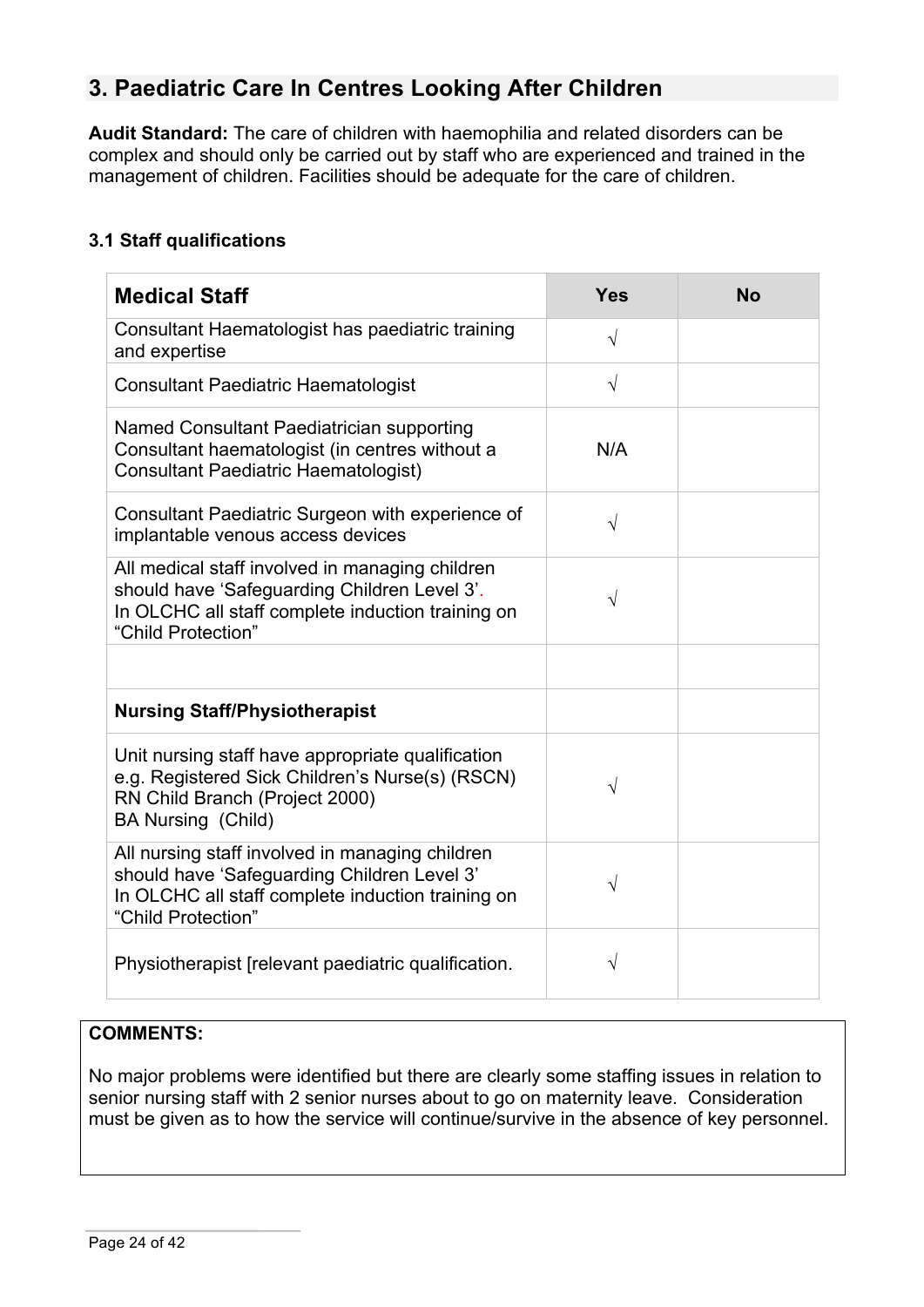## **3.2 General Paediatric Services**

|                                                      | <b>Satisfactory</b> | <b>Unsatisfactory</b> |
|------------------------------------------------------|---------------------|-----------------------|
| Availability of trained/experienced physiotherapists |                     |                       |
| Growth and development assessment programme          |                     |                       |
| Availability of play therapist                       | V                   |                       |
| Liaison with Health Visitors/School nurses           | ٦Ι                  |                       |
| Liaison with nurseries and schools                   |                     |                       |

**There is also a hospital school. If the child or adolescent is unable to attend the hospital school, the teachers bring schoolwork to the bedside.**

**OLCHC has the only hospital-based branch of the Girl Guides in Ireland, with a meeting every Thursday evening**

#### **Comments:**

No problems were identified.

All staff that were met by the auditors were clearly committed to delivering a high quality, child and family focused service.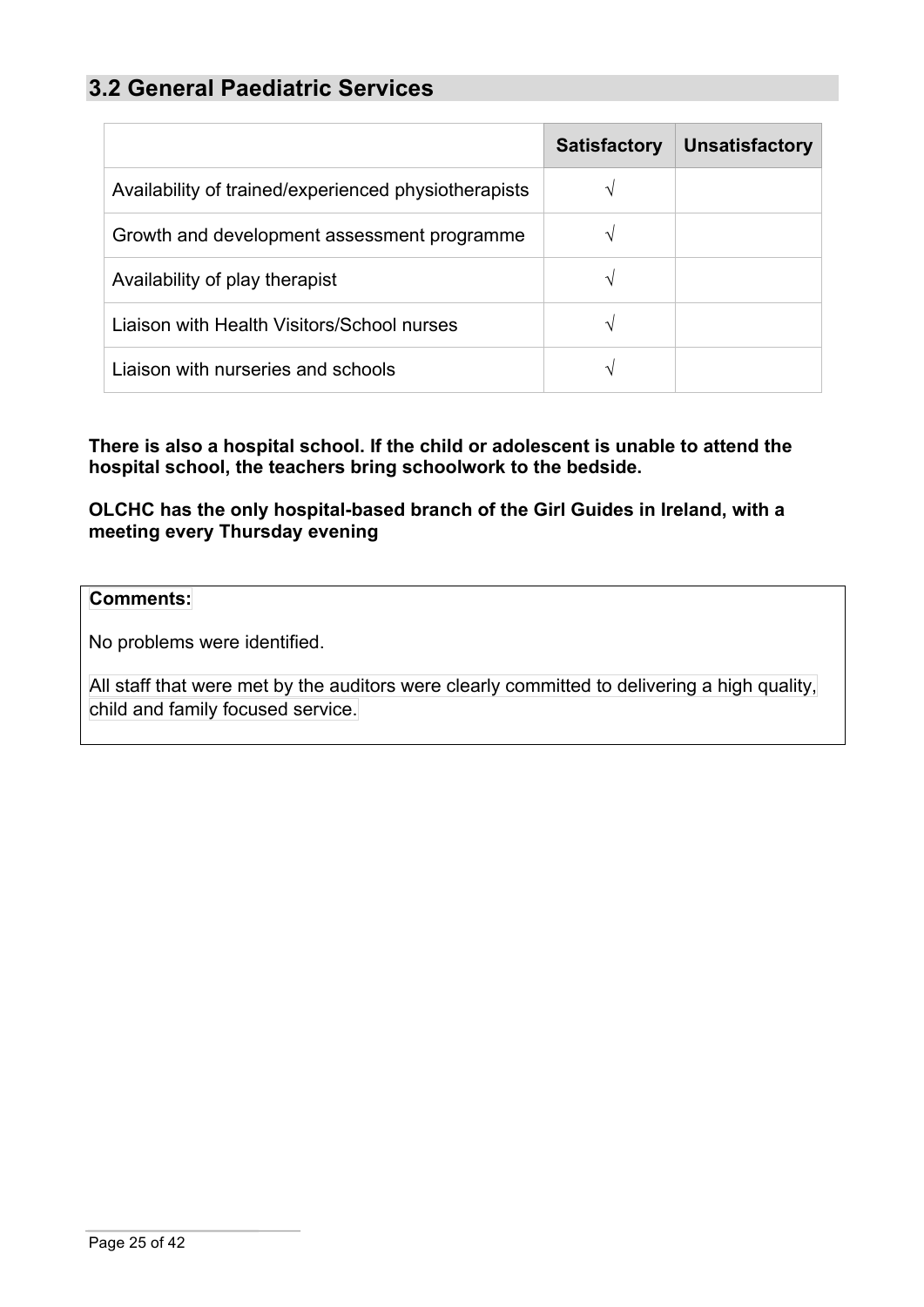## **4. Outcome Measures**

Outcome measures are a fundamental part of the revised audit programme. A nationally agreed dashboard for collecting data on individuals with inherited bleeding disorders will come into operation in 2013. In addition there will also be nationally agreed CQUINS. In the current round of audits, evidence should be provided for both data collection/outcome measures and locally agreed CQUINS – if these exist.

The following is a suggestion as to the sort of data that individual centres may be collecting. Evidence of previous CQUINS or Outcomes Measures collected over previous years should be recorded if available.

#### **Audit Standards:**

1. Individuals with a severe inherited bleeding disorder should have an Annual Joint Score performed. How has this been obtained and by whom?

2. Individuals with a severe inherited bleeding disorder and on home treatment [either ondemand or prophylaxis] should record their treatments on Haemtrack or on paper. Evidence of this must be provided to the auditors.

3. Individuals with a severe inherited bleeding disorder should have their BMI calculated annually and if raised they should be counselled and if necessary referred for dietary advice and support. Evidence of this must be provided to the auditors.

4. Individuals with severe Haemophilia A or B should have a quality of life survey annually – HAL or PED-HAL [for children >4yrs].

## **Comments:**

1. Annual Joint Scores are obtained and documented on Clintech by the Physiotherapist.

2. Individuals on Home Treatment record their treatments on either their Home Scan App or Pink Treatment Sheets.

3. BMI calculation is currently being applied to the Clintech patient record and once completed will be recorded at the patient's annual review by the clinical nurse specialists.

4. The NCHCD is in the process of applying Quality of Life Assessment tools onto a mobile device. It is planned that the patient will complete the assessment at their clinic appointment. A pilot programme will be completed in each comprehensive care centre prior to roll out.

The following Quality of Life questionnaires will be applied to the mobile device in OLCHC:

EQ5D-5L- applied to the Home Scan App CHO-KLAT – applied to a clinic IPAD (parents and /or patients questionnaire) A demonstration of these tools will be provided on day of NCHCD audit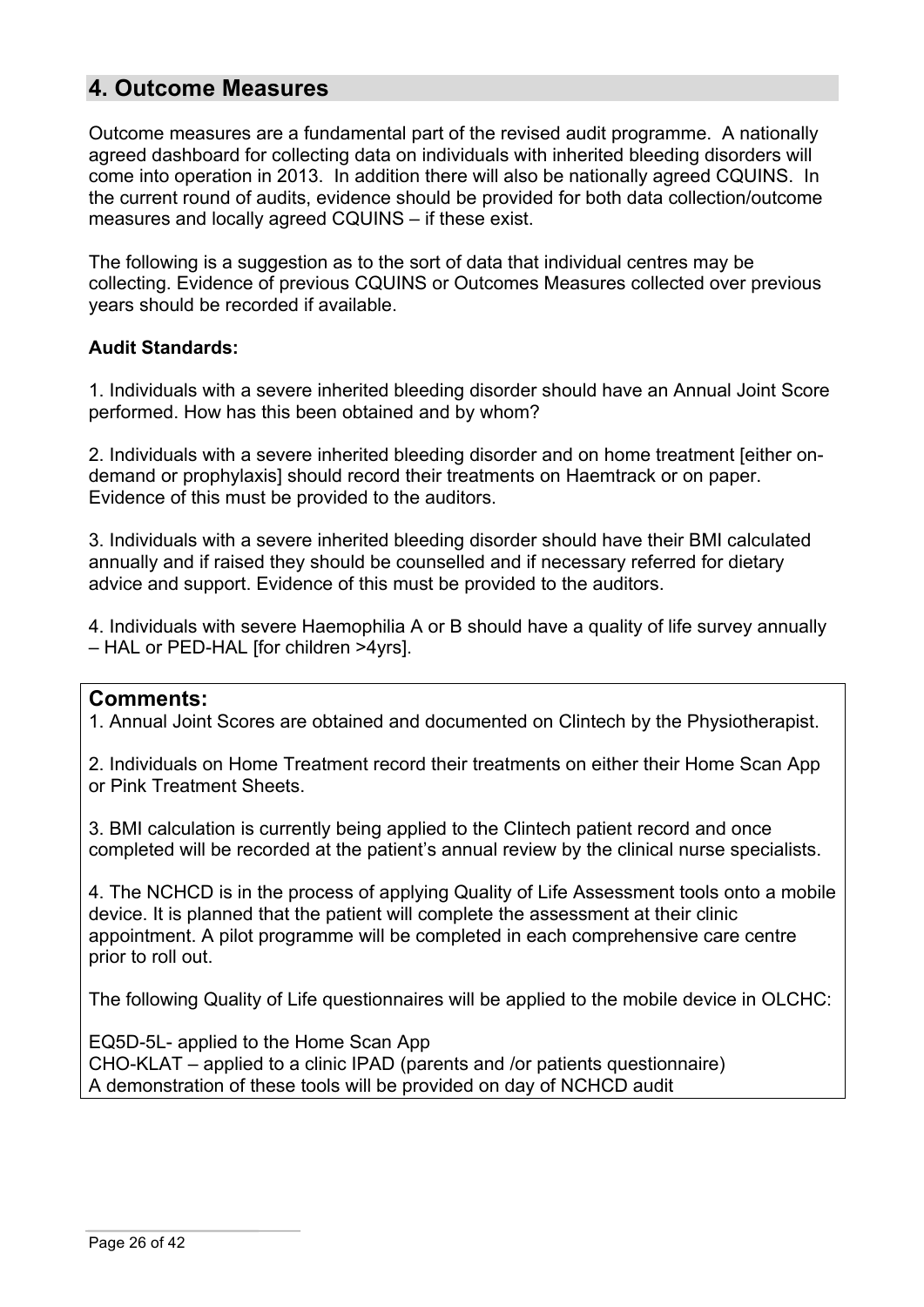# **5. Part 2: Patient Medical Records Review [Medical/Nursing Auditors]**

**Audit Standard**: The following should be present in the patient's medical records. [Note - In some centres a separate genetics/pedigree file may be used.]

- Clear documentation giving the diagnosis and usual treatment
- Genetic mutation
- Family pedigree with identification of obligate carriers/confirmed carriers
- Appropriate review interval as per National Service Specification recommendation (six monthly for severe and moderate haemophilia, yearly for mild)
- Appropriate physiotherapy/orthopaedic referral with evidence of timely referrals/input/review and assessment
- Appropriate management of HIV, hepatitis B/Hepatitis C infection as per national guidelines where applicable
- Evidence of effective communication with primary and secondary care colleagues and affiliated regional haemophilia centres.

A random sample of 8 medical records should be reviewed.

1. There is documentation giving the patient's diagnosis

| Number of records with this information:                                                          | 8   |
|---------------------------------------------------------------------------------------------------|-----|
| 2. There is documentation giving the patient's treatment                                          |     |
| Number of records with this information:<br>3.1 vCJD status is recorded for all relevant patients | 8   |
| Number of records with this information:                                                          | N/A |
| 3.2 There are appropriate health care measures in place for 'at risk' patients                    |     |
| Number of records with this information:                                                          | N/A |
| 4. There is documentation of the patient's genetic mutation<br>This is available on Clintech      | 8   |
| Number of records with this information:                                                          |     |
| 5. There is documentation of the family pedigree                                                  | 8   |
|                                                                                                   |     |

Number of records with this information: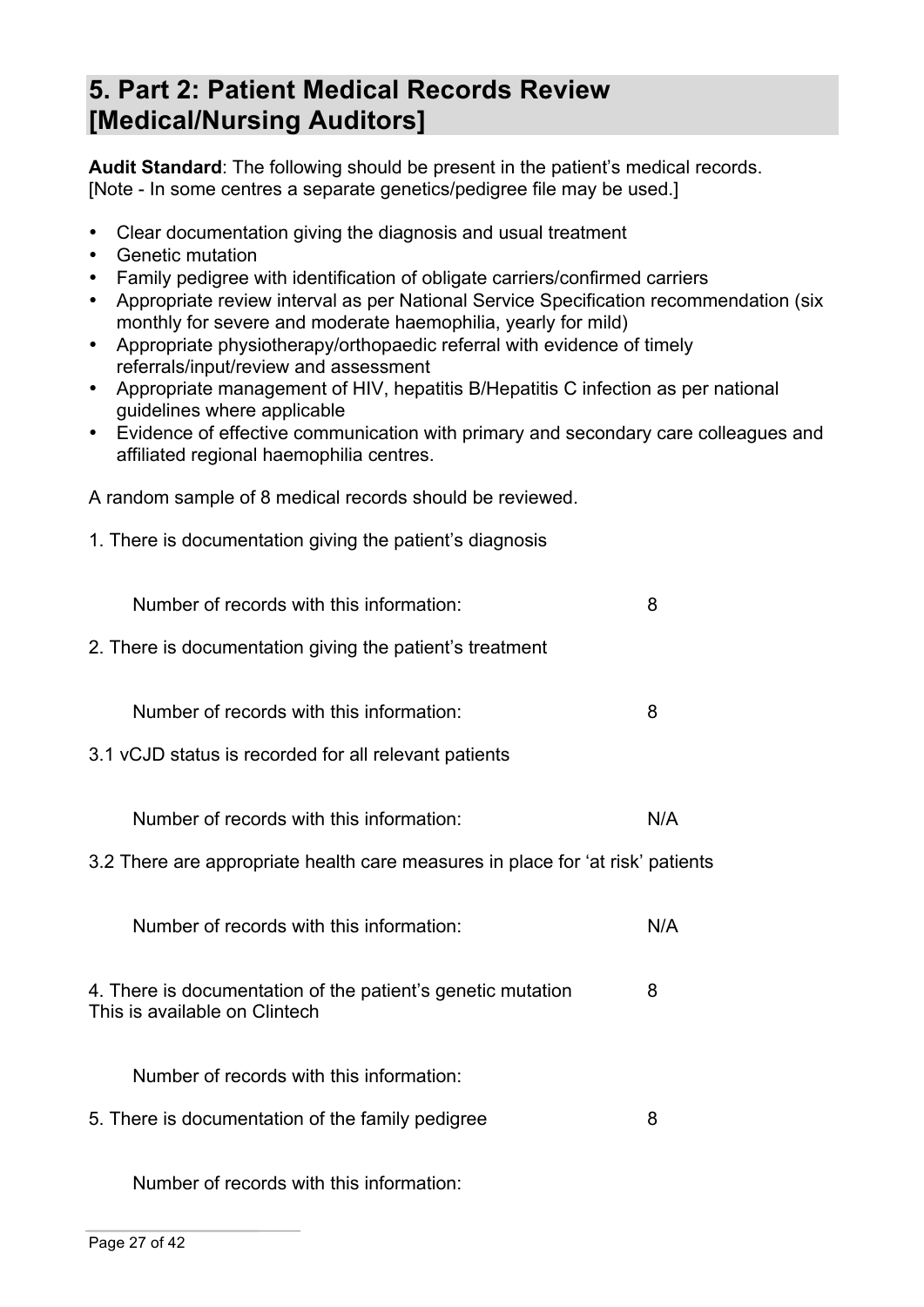6. There is evidence of appropriate follow up review:

Number of records showing this to be satisfactory: 8

7. There is evidence of appropriate physiotherapy/orthopaedic referral

Number of records showing this to be satisfactory: 8

8. There is evidence of regular dental review

Number of records showing this to be satisfactory: 8

9. There is evidence of appropriate management of HIV, HBV, HCV infection where applicable

Number of records showing this to be satisfactory: N/A

10. There is evidence of effective communication with general practitioners and consultant colleagues

Number of records showing this to be satisfactory: 8

11. Investigation results are readily accessible in the medical records or electronically

Number of records showing this to be satisfactory: 8

#### **COMMENTS:**

The case notes were acceptable but:

a. There was no front sheet indicating diagnosis/severity and current treatment. This information was available in the notes but needed 'trawling' to find it. In some cases the particular type of treatment was unclear e.g. 'rFVIII concentrate' but it is was unclear which FVIII concentrate this referred to. However, we are aware that Clintech is used to provide this information and that Clintech is available in all clinical areas.

b. In some cases two patients were reported on the same letter. We felt for patient confidentiality this was unacceptable even though these were individuals within the same family.

c. There were problems with abbreviations/spelling and these should be addressed.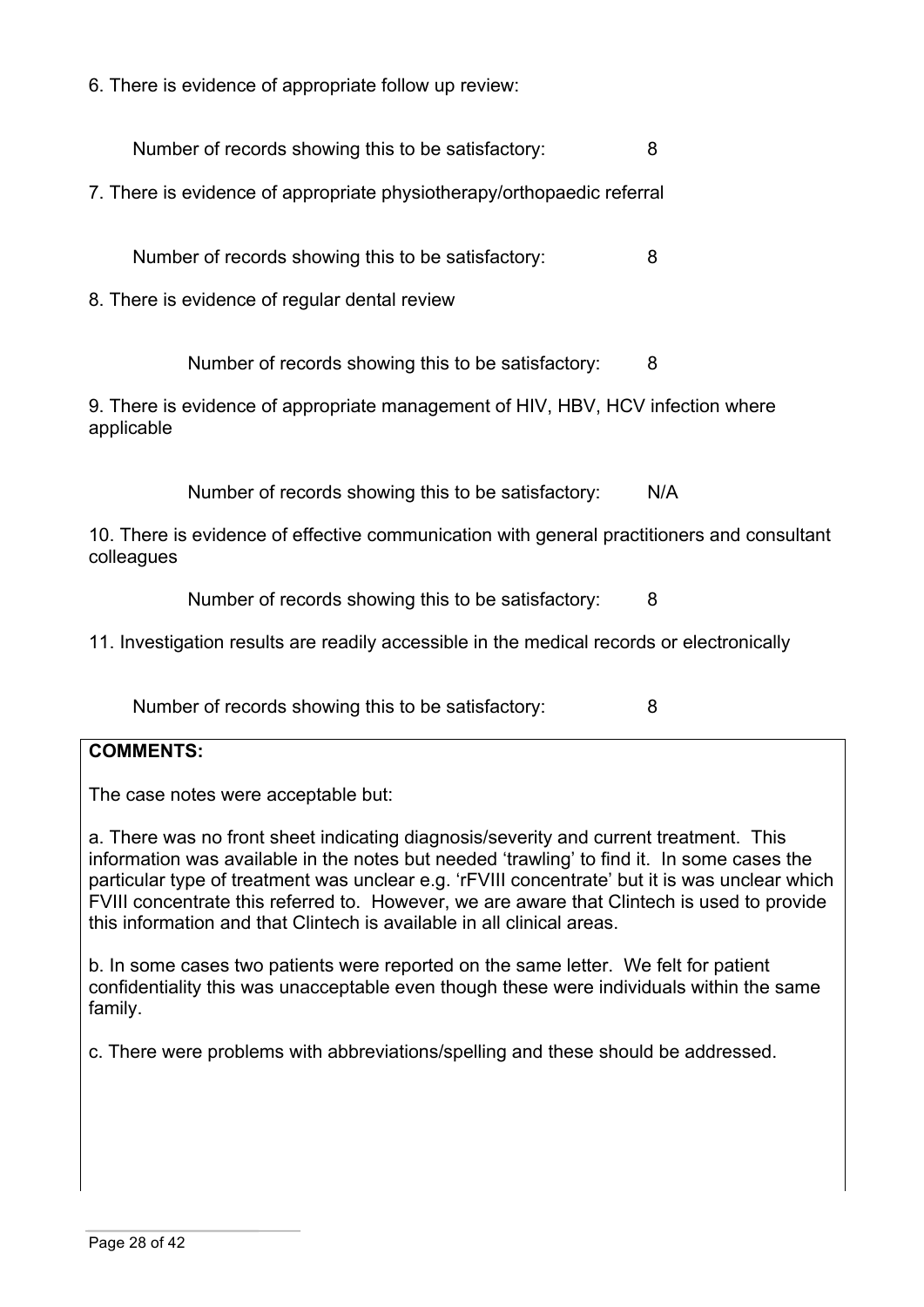# **6. Part 3: Patient-Parent-Carers Audit Component This section of the audit will be undertaken whilst the case notes review is taking place by the Medical-Nursing auditors**

# **6.1 Patient Services At The Centre**

**Audit Standard:** Patients, family members and carers attending the CCC should have easy access to the centre, adequate facilities whilst waiting, a private counselling area and availability of written information about all aspects of haemophilia and related disorders.

|                                                                                  | <b>Adequate</b> | Inadequate |
|----------------------------------------------------------------------------------|-----------------|------------|
| Access by car                                                                    |                 | $\sqrt{ }$ |
| <b>Designated Centre Car Parking</b>                                             |                 | $\sqrt{ }$ |
| <b>Access by public transport</b>                                                | $\sqrt{}$       |            |
| <b>Disabled access</b>                                                           | $\sqrt{}$       |            |
| <b>Direct Emergency Ambulance</b><br><b>Access</b>                               | $\sqrt{}$       |            |
| <b>Signposting to centre</b>                                                     | $\sqrt{}$       |            |
| <b>Direct telephone line</b>                                                     | $\sqrt{}$       |            |
| <b>Answerphone</b>                                                               | $\sqrt{}$       |            |
| e-mail access                                                                    | ????            |            |
| <b>Waiting area</b>                                                              | $\sqrt{ }$      |            |
| <b>Toilets</b>                                                                   | $\sqrt{}$       |            |
| <b>Disabled toilets</b>                                                          | $\sqrt{}$       |            |
| <b>Age Appropriate Waiting Area)</b>                                             | $\sqrt{}$       |            |
| List of up-to-date educational<br>material                                       | $\sqrt{}$       |            |
| Could you find any information<br>about this CCC on the Internet<br>e.g. Google? | No              |            |
| Seating/wheel chair waiting area                                                 | $\sqrt{ }$      |            |
| <b>Family friendly facilities available</b>                                      | $\sqrt{}$       |            |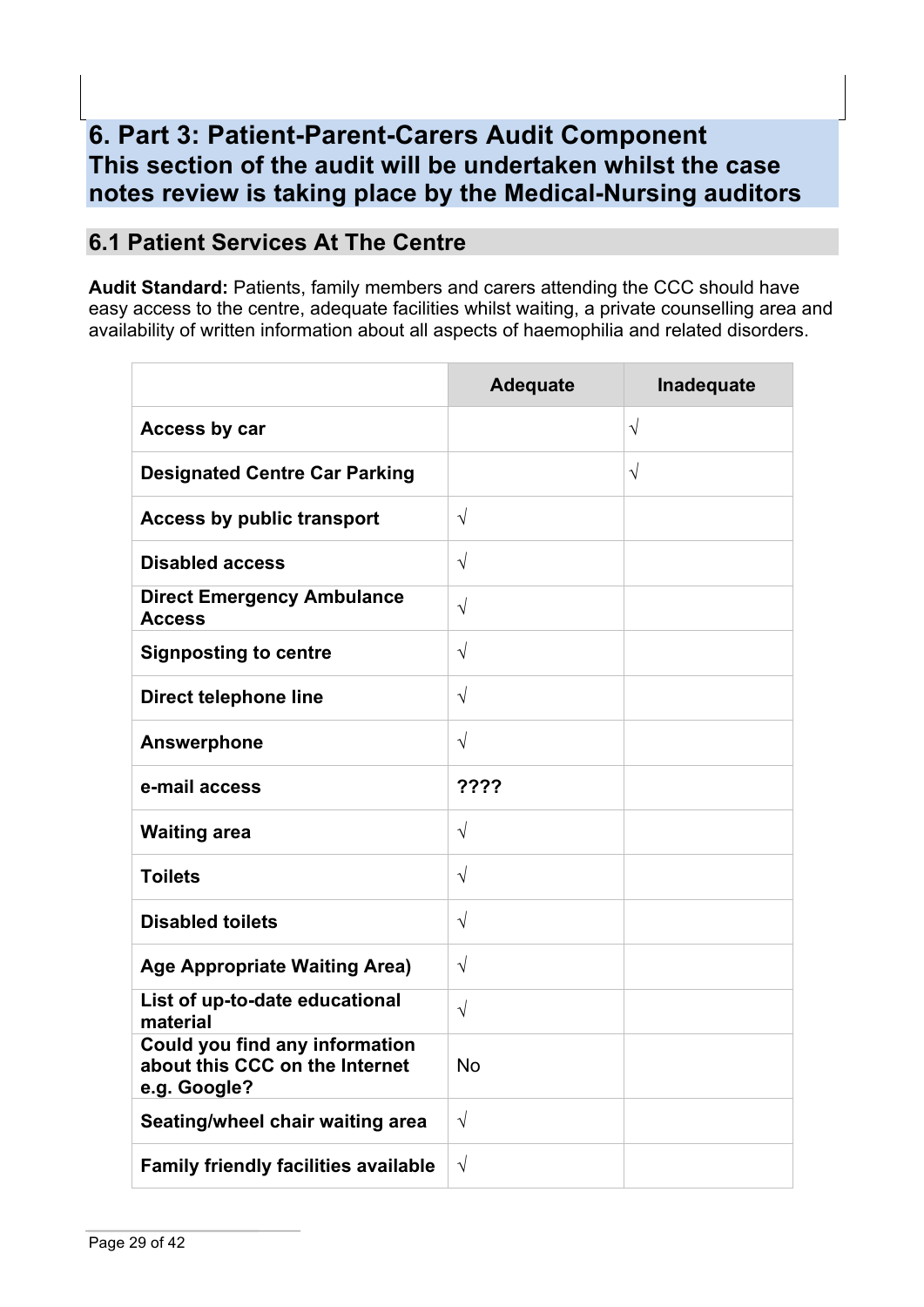## **Comments:**

## **Feedback from users:**

The auditors received 34 completed questionnaires mailed to a random selection of **Our Lady's Children's Hospital, Crumlin** patients. Of these, 2 were completed by the patients themselves, 27 were completed by the patients' caregivers and 5 were completed for both paediatric and adult patients.

Overall care was rated quite high. 74% (25/34) rated care as excellent. 20% (7/34) rated care as good. 6% (2/34) rated care as average (question 3).

Other results included:

- 97% (31/32) are satisfied with service when ringing the centre for advice (question 4);
- 93% (26/28) are satisfied with the availability of the centre team when needing to be seen for an urgent problem (question 5);
- 96% (25/26) are satisfied with the care they receive when needing to be seen for an urgent problem (question 6);
- 97% (32/33) are satisfied with the arrangements in place for regular check-ups (question 9);
- 100% (33/33) report all their questions are answered to their satisfaction at regular check-ups (question 10);
- 70% (24/34) report they know whom to contact out-of-hours (question 11):
- 56% (19/35) report they have attended an A&E department in the last two years. Of these visits, 74% (14/19) were at Crumlin and 26% (5/19) in other hospitals (question 12);
- 95% (18/19) report they are satisfied with the care they received at A&E (question 13);
- 94% (15/16) are satisfied with the arrangements for home treatment (question 14);
- 100% (11/11) are satisfied with the physiotherapy and orthopaedic services (question 16);
- § 97% (30/31) report that dental services are offered through the centre (question 18);
- 76% (13/17) are satisfied with the services for psychological and social support, the principal complaint being that the service was not offered to them (question 21);
- 44% (15/34) are satisfied with access to the centre. Parking was the universal complaint (question 24);
- § 6% (2/34) report having ever made a complaint. One of the two complainants reports the complaint was handled to the person's satisfaction (question 25).

## **Comments about patient experience in the last year**

Comments were consistently positive regarding the standard of care, the attention and time devoted by staff, the communication between staff and families and the vein training offered.

## **Suggestions to improve the centre**

These include:

- See the haemophilia nurses in the centre for treatments instead of going to St. John's ward.
- More rooms for treatment in the centre.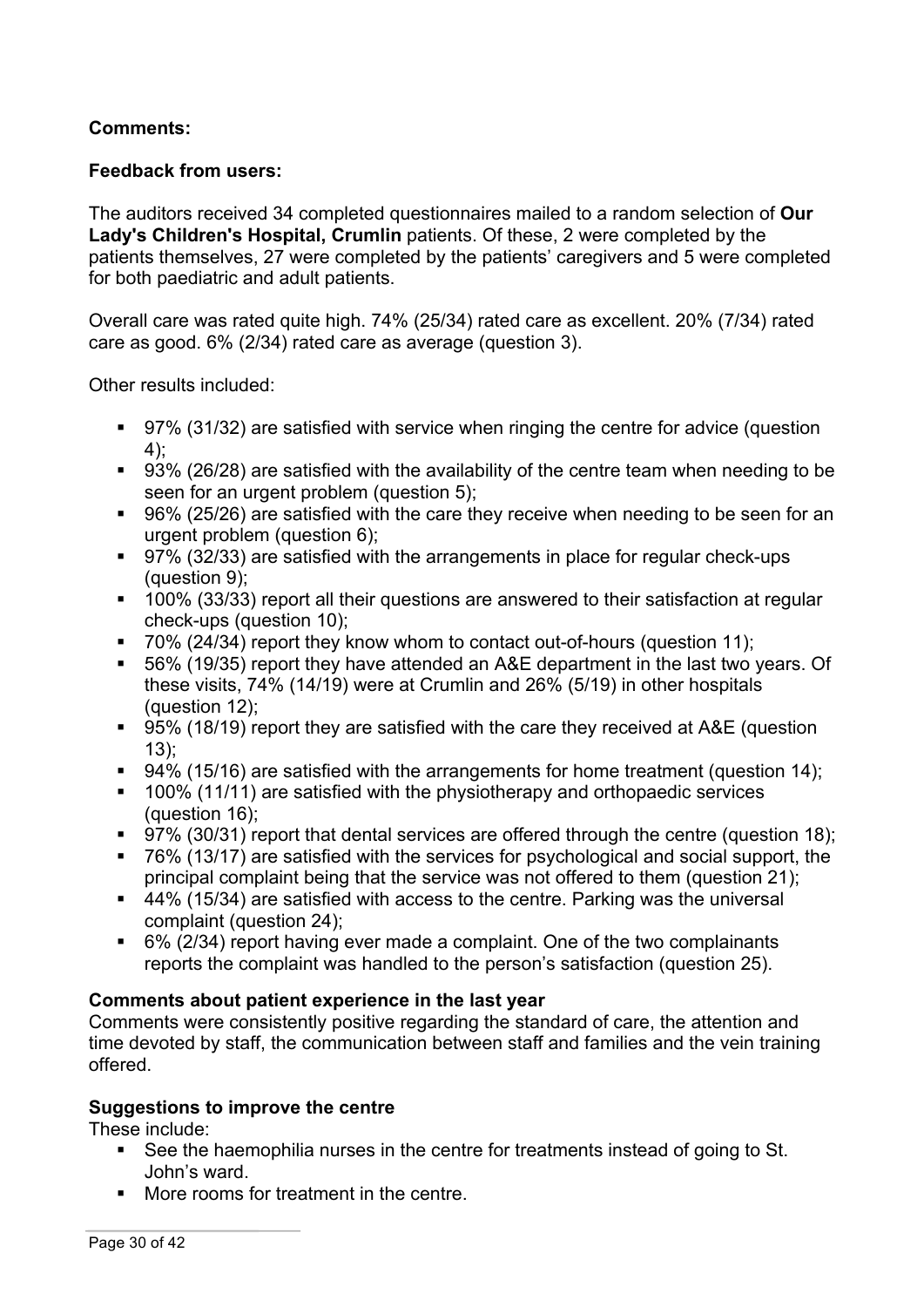- Shorter wait times.
- More availability of the dentist.
- More cooperation between GPs and centre in relation to vaccination service.
- Vaccination appointments in early morning or late afternoon to minimize time missed from school.
- Have a travelling nurse for vein / portacath training.
- Two text messages as reminders for appointments.

#### **Other comments**

This is typical of the sentiments expressed: *The support given to my family from the whole team is beyond what is required of them. We are grateful for this; they offer care in all aspects of life.*

#### **Note:**

Three questionnaires were received from patients who did not identify with any of the three Irish comprehensive care centres. Limerick and Galway hospitals were mentioned. The respondents rated overall care as either average (1/3), poor (1/3) or very poor (1/3). Telephone advice was unsatisfactory (2/3). Availability of medical care personnel and quality of care for urgent situations was unsatisfactory (2/2). Questions were not satisfactorily answered at check-ups (2/2). A&E care was unsatisfactory (1/1).

(See Annex 1 for all comments.)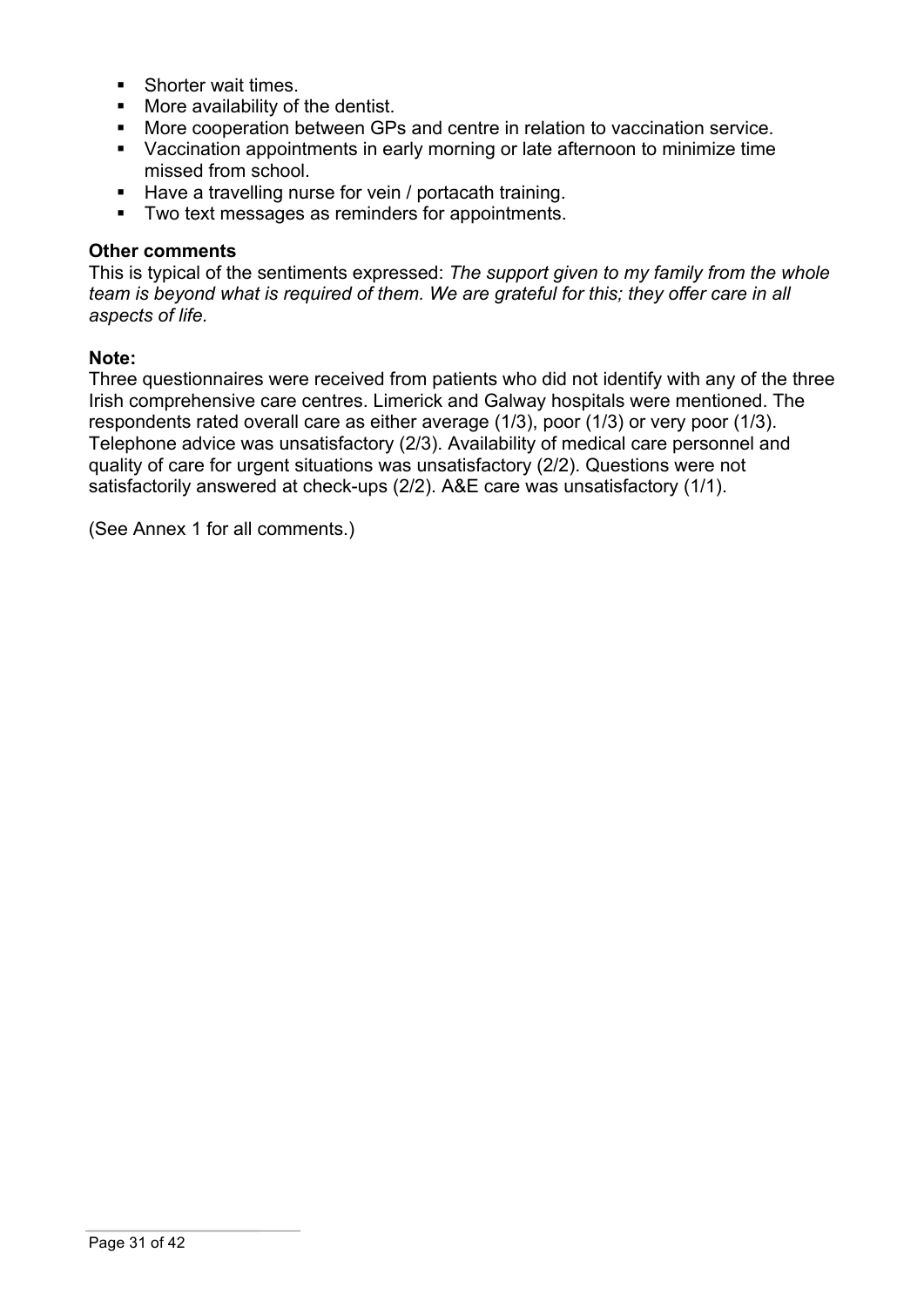# **7. Part 1 continued: Medical/Nursing/Patient-Parent-Carers Auditors**

## **7.1. Emergency Department/Out-of-Hours Setting:**

**Audit Standard:** There should be a clear pathway for patients with inherited bleeding disorders in the ED. Staff should be aware that individuals with inherited bleeding disorders require to be seen and treated promptly to prevent a minor bleed becoming more serious. Protocols for managing patients with inherited bleeding disorders should be easily accessible. Protocols should be in place for managing 'visitors' who are not known to the CCC.

• SOP on Accessing Inpatient Services CP-H&T-AIS.02 describes the pathway for ED access.

#### **Comments:**

There is a clear pathway in place for children attending out-of-hours. Protocols/guidelines are available in the ED. There is an impressive rolling programme of education for ED staff provided by the haemophilia nurses, including reconstitution and administration of clotting factor concentrate. The ED staff met by the auditors all appeared clear about the pathway and guidelines. The user survey results included 18/19 (95%) respondents satisfied with care they received in ED.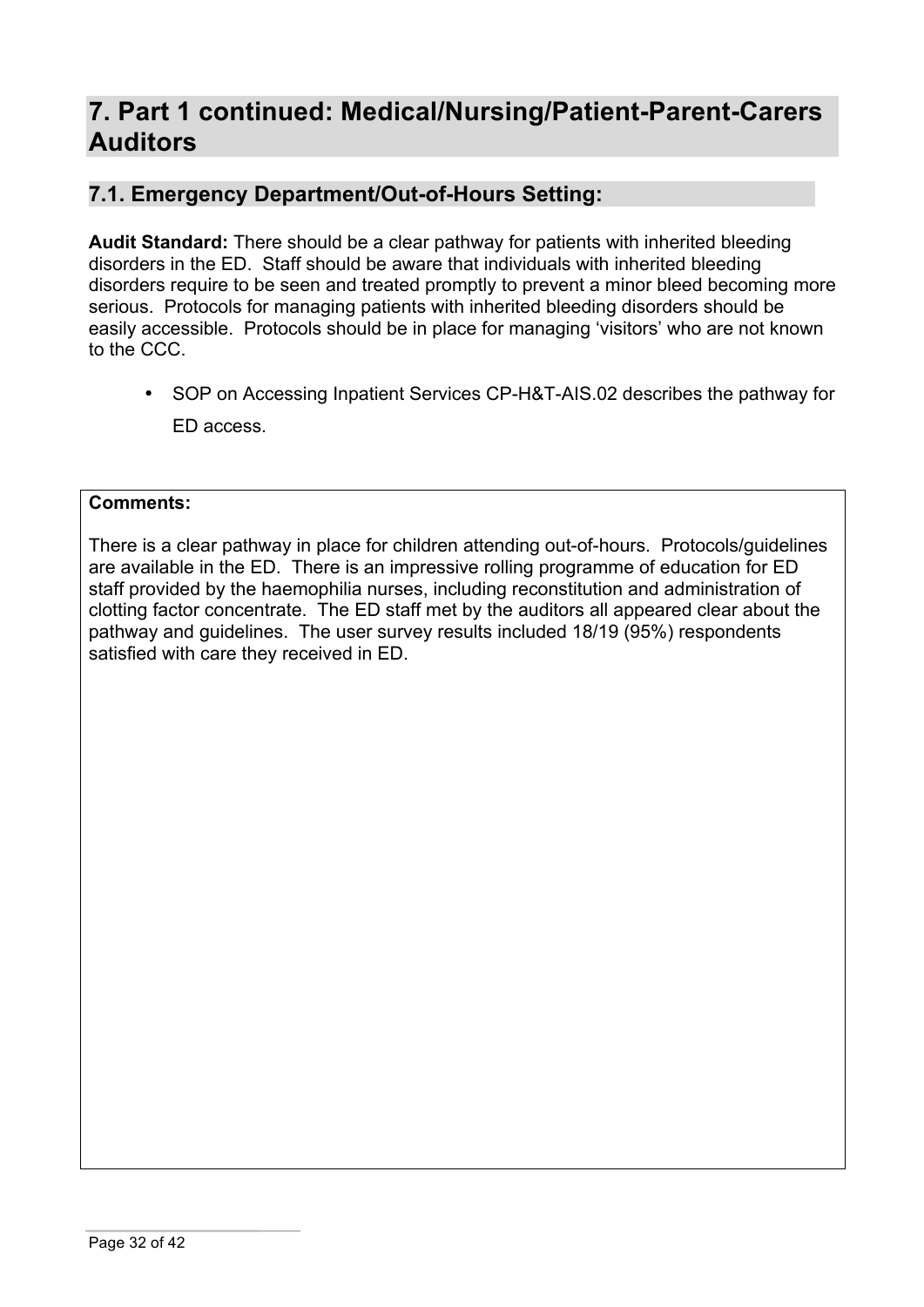## **7.2 The Haemophilia Service-Genetics Service Interface**

1. What proportion of the patients with haemophilia A and B registered at your Haemophilia Centre, have had their causative mutation identified?

All patients with Haemophilia A have had their causative mutations identified

We have been unable to identify the causative mutation in 2 separate kindred with severe factor IX deficiency, and assume the factor IX deficiency is due to large deletions.

2. Do you record this data on the national genetic database (HCIS)?

**Yes** No

## **Comments:**

This information is recorded on a database called Progeny which is held in St James's Hospital.

3. Informed Consent: Please describe mechanisms that are in place within your centre to ensure that appropriate informed consent is obtained for genetic testing, and how the laboratory is made aware of any restrictions on consent.

Please indicate which format is used to document patient consent and information regarding testing

- a. UKHCDO consent form and information sheet
- b. UKHCDO consent form and information sheet with local modifications
- c. Alternative format consent form and information sheet (please give details)

#### **Comments:**

We use the UKHCDO consent sheet with local modifications.

We investigate probands only.

All possible carriers are referred to the adult service at St James's Hospital for determination of carrier status when they are older than 16 years.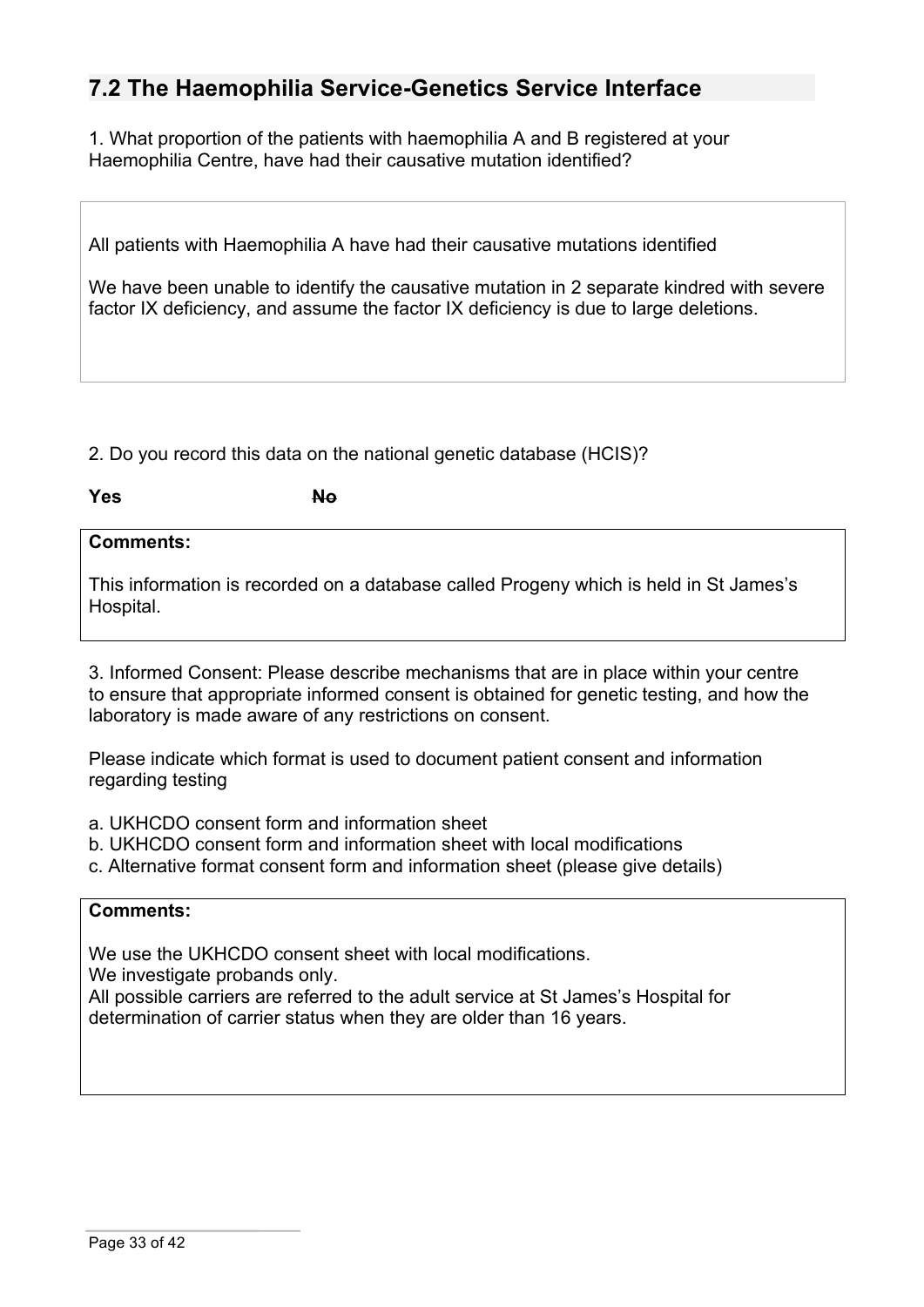# **Part 5: Audit Feedback & Closing Meeting**

1.The final meeting should include a member/representative of the Trust

2. List the issues raised at the previous audit and indicate whether or not they have been rectified.

3. Highlight areas of best practice.

4. If there are outstanding issues, what are these and what have been the barriers to resolving them?

5. Have any serious issues been identified during the current audit and how will these be addressed?

[In this situation the auditors have a professional responsibility to address these highlight these to the Trust and to the Commissioners. A formal meeting would be convened and the concerns of the auditors discussed.]

6. Issues identified during this audit meeting and mutually agreed provisional plans to address these.

7. If the auditors cannot reach consensus about any aspect of the audit this can be highlighted in the free text boxes below.

**Audit Summary: This should highlight areas of best practice and areas that require improvement. The points listed above should form the basis for this summary.**

#### **1. We recommend that the pathway for day-care is reviewed.**

The haematology day unit is a busy acute setting providing complex care such as chemotherapy for sick children. A number of questions arose in the course of the day that suggested the appropriateness of this setting for children attending with bleeding episodes should be examined. The issues included the use of cannulas rather than butterfly needles for one-off administration of clotting factor concentrates. Vein preservation is a priority for children who will have a life-long requirement for good peripheral venous access. Each visit to the hospital with a young child is a learning opportunity for parents most of whom will eventually manage home infusion using a butterfly needle. Ideally the auditors feel that treatment should be administered by a haemophilia specialist nurse who builds up a working partnership with the child and family.

## **2. Sustaining haemophilia specialist nursing**

A small team of highly specialised nurses is inevitably very vulnerable when there are episodes of maternity or sick leave. Aspects of the service such as community liaison, nurse-led clinics and the adolescent transition programme are difficult to sustain below a minimum of 3 WTE nurses. Should the service be left with less than 3 nurses at any time we would recommend a formal risk assessment of the impact on the service. Consideration could be given to a rotation of nurses from other areas to broaden the base

of haemophilia expertise within the hospital that could be a potential source of cover for periods of leave.